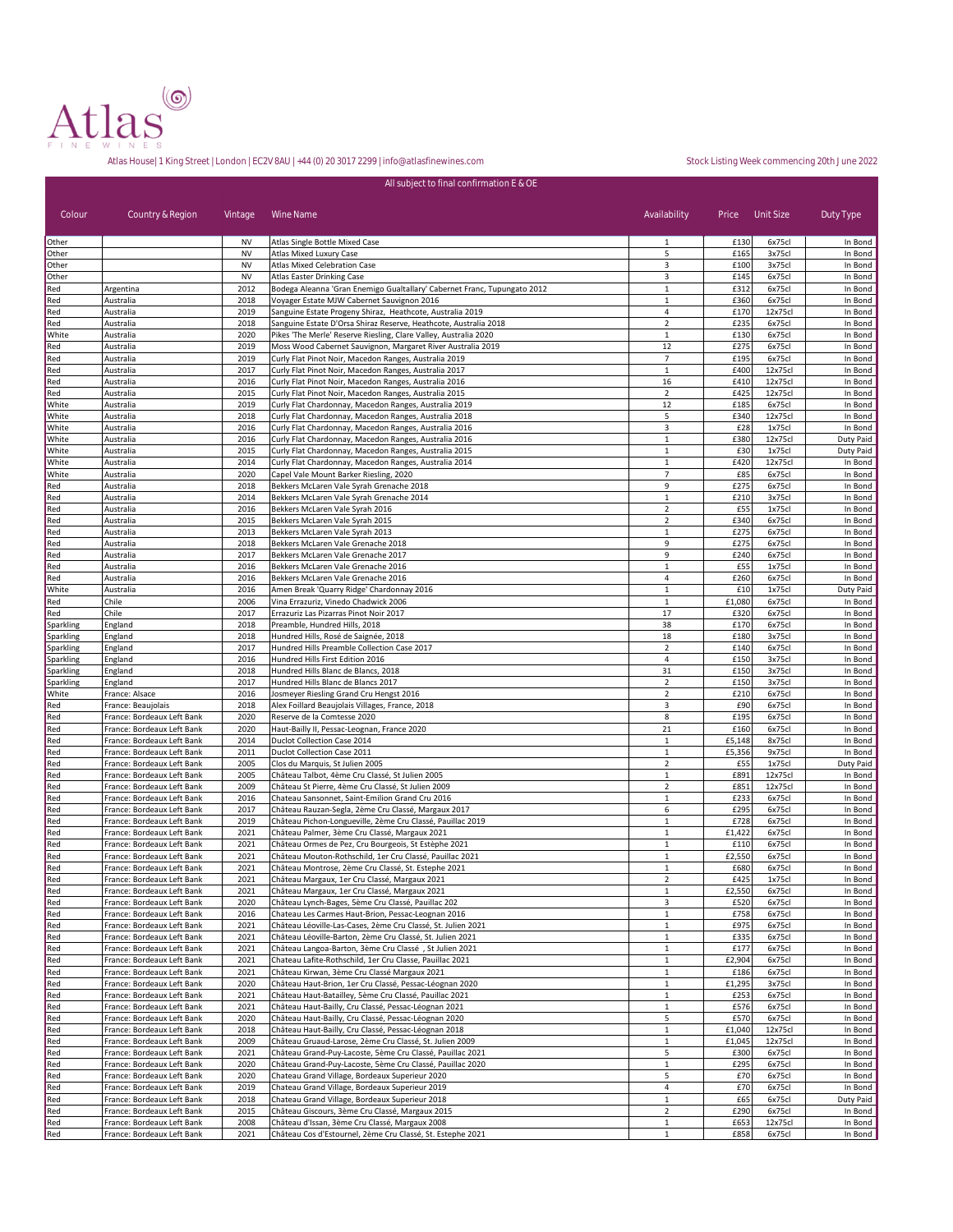| Colour         | Country & Region                                           | Vintage      | All subject to final confirmation E & OE<br>Wine Name                                                                  | Availability                   | Price Unit Size  |                   | Duty Type          |
|----------------|------------------------------------------------------------|--------------|------------------------------------------------------------------------------------------------------------------------|--------------------------------|------------------|-------------------|--------------------|
|                |                                                            | 2018         |                                                                                                                        | 1                              |                  | 6x75cl            |                    |
| Red<br>Red     | France: Bordeaux Left Bank<br>France: Bordeaux Left Bank   | 2021         | Château Cos d'Estournel, 2ème Cru Classé, St. Estephe 2018<br>Château Cantenac-Brown, 3ème Cru Classé, Margaux 2021    | $\mathbf{1}$                   | £750<br>£205     | 6x75cl            | In Bond<br>In Bond |
| Red            | France: Bordeaux Left Bank                                 | 2019         | Château Calon-Ségur, 3ème Cru Classé, St Estephe 2019                                                                  | 1                              | £525             | 6x75cl            | In Bond            |
| Red            | France: Bordeaux Left Bank                                 | 2020         | Château Brane-Cantenac, 2ème Cru Classé, Margaux 2020                                                                  | 13                             | £295             | 6x75cl            | In Bond            |
| Red            | France: Bordeaux Left Bank                                 | 2016         | Château Brane-Cantenac, 2ème Cru Classé, Margaux 2016                                                                  | $\overline{2}$                 | £315             | 6x75cl            | In Bond            |
| Red<br>Red     | France: Bordeaux Left Bank<br>France: Bordeaux Left Bank   | 2016<br>2008 | Carmes Haut-Brion 'Le C des Carmes', 2016<br>Bordeaux mixed case 2008                                                  | $\overline{2}$<br>1            | £203<br>£1,950   | 6x75cl<br>6x75cl  | In Bond<br>In Bond |
| Red            | France: Bordeaux Right Bank                                | 2016         | Vieux Château Certan, Pomerol 2016                                                                                     | 1                              | £2,129           | 6x75cl            | In Bond            |
| Red            | France: Bordeaux Right Bank                                | 2011         | Vieux Château Certan, Pomerol 2011                                                                                     | 1                              | £805             | 6x75cl            | In Bond            |
| Red            | France: Bordeaux Right Bank                                | 2020         | Roc de Cambes, Côtes de Bourg 2020                                                                                     | 3                              | £255             | 6x75cl            | In Bond            |
| Red            | France: Bordeaux Right Bank                                | 2020         | Domaine de Cambes, Bordeaux 2020                                                                                       | 5                              | £190             | 6x75cl            | In Bond            |
| Red<br>Red     | France: Bordeaux Right Bank<br>France: Bordeaux Right Bank | 2019<br>2018 | Domaine de Cambes, Bordeaux 2019<br>Domaine de Cambes, Bordeaux 2018                                                   | $\overline{9}$<br>6            | £185<br>£185     | 6x75cl<br>6x75cl  | In Bond<br>In Bond |
| Red            | France: Bordeaux Right Bank                                | 2017         | Domaine de Cambes, Bordeaux 2017                                                                                       | $\overline{7}$                 | £170             | 6x75cl            | In Bond            |
| Red            | France: Bordeaux Right Bank                                | 2021         | Château Troplong-Mondot, Grand Cru Classé, St Emilion 2021                                                             | $\mathbf{1}$                   | £426             | 6x75cl            | In Bond            |
| Red            | France: Bordeaux Right Bank                                | 2020         | Château Tertre Roteboeuf, Grand Cru Classé, St Emilion 2020                                                            | $\mathbf{1}$                   | £785             | 6x75cl            | In Bond            |
| Red            | France: Bordeaux Right Bank                                | 2014         | Château Tertre Roteboeuf, Grand Cru Classé, St Emilion 2014                                                            | $\mathbf{1}$                   | £653             | 6x75cl            | In Bond            |
| Red<br>Red     | France: Bordeaux Right Bank<br>France: Bordeaux Right Bank | 2015<br>2021 | Chateau Petit-Figeac, Saint-Emilion 2015<br>Château Pavie, Grand Cru Classé, St Emilion 2021                           | 4<br>$\mathbf{1}$              | £60<br>£1,392    | 1x75cl<br>6x75cl  | In Bond<br>In Bond |
| Red            | France: Bordeaux Right Bank                                | 2020         | Château Moulin Saint-Georges, Grand Cru, St Emilion 2020                                                               | $\overline{2}$                 | £135             | 6x75cl            | In Bond            |
| Red            | France: Bordeaux Right Bank                                | 2004         | Château Magdelaine, Grand Cru Classé, St Emilion 2004                                                                  | $\mathbf{1}$                   | £569             | 12x75cl           | In Bond            |
| Red            | France: Bordeaux Right Bank                                | 2014         | Chateau l'If, Saint-Emilion Grand Cru 2014                                                                             | 1                              | £545             | 6x75cl            | In Bond            |
| Red            | France: Bordeaux Right Bank                                | 2012         | Chateau l'If, Saint-Emilion Grand Cru 2012                                                                             | 1                              | £594             | 6x75cl            | In Bond            |
| Red<br>Red     | France: Bordeaux Right Bank<br>France: Bordeaux Right Bank | 2021<br>2011 | Château l'Evangile, Pomerol 2021<br>Château l'Evangile, Pomerol 2011                                                   | 1<br>1                         | £1,110<br>£600   | 6x75cl<br>3x150cl | In Bond<br>In Bond |
| Red            | France: Bordeaux Right Bank                                | 2010         | Château l'Evangile, Pomerol 2010                                                                                       | $\mathbf{1}$                   | £1,188           | 6x75cl            | In Bond            |
| Red            | France: Bordeaux Right Bank                                | 2006         | Château l'Evangile, Pomerol 2006                                                                                       | 1                              | £1,325           | 12x75cl           | In Bond            |
| Red            | France: Bordeaux Right Bank                                | 2012         | Château Les Cruzelles, Lalande-de-Pomerol 2012                                                                         | $\overline{2}$                 | £105             | 6x75cl            | In Bond            |
| Red            | France: Bordeaux Right Bank                                | 2005         | Château l'Eglise-Clinet, Pomerol 2005                                                                                  | $\mathbf{1}$                   | £1,900           | 6x75cl            | In Bond            |
| Red<br>Red     | France: Bordeaux Right Bank<br>France: Bordeaux Right Bank | 2011<br>2008 | Château Lafleur, Pomerol 2011<br>Chateau La Violette, Pomerol, France 2008                                             | $\overline{2}$<br>1            | £2,275<br>£2,376 | 6x75cl<br>6x150cl | In Bond<br>In Bond |
| Red            | France: Bordeaux Right Bank                                | 2020         | Château La Conseillante, Pomerol 2020                                                                                  | 1                              | £465             | 3x75cl            | In Bond            |
| Red            | France: Bordeaux Right Bank                                | 2021         | Chateau La Clotte, Saint-Emilion Grand Cru 2021                                                                        | 1                              | £345             | 6x75cl            | In Bond            |
| Red            | France: Bordeaux Right Bank                                | 2020         | Chateau La Clotte, Saint-Emilion Grand Cru 2020                                                                        | $\overline{7}$                 | £285             | 6x75cl            | In Bond            |
| Red            | France: Bordeaux Right Bank                                | 2019         | Chateau La Clotte, Saint-Emilion Grand Cru 2019                                                                        | 1                              | £325             | 6x75cl            | In Bond            |
| Red<br>Red     | France: Bordeaux Right Bank<br>France: Bordeaux Right Bank | 2016<br>2019 | Chateau Haut-Simard, Saint-Emilion, France 2016<br>Château Guillot-Clauzel, Pomerol 2019                               | 16<br>8                        | £195<br>£380     | 12x75cl<br>6x75cl | In Bond<br>In Bond |
| Red            | France: Bordeaux Right Bank                                | 2021         | Château Figeac, Grand Cru Classé, St Emilion 2021                                                                      | 33                             | £978             | 6x75cl            | In Bond            |
| Red            | France: Bordeaux Right Bank                                | 2019         | Château Figeac, Grand Cru Classé, St Emilion 2019                                                                      | 4                              | £1,265           | 6x75cl            | In Bond            |
| Red            | France: Bordeaux Right Bank                                | 2017         | Château Feytit-Clinet, Pomerol 2017                                                                                    | $\mathbf{1}$                   | £280             | 6x75cl            | In Bond            |
| Red            | France: Bordeaux Right Bank                                | 2021         | Château Cheval Blanc, Premier Grand Cru Classé (A), St Emilion 2021                                                    | $\mathbf{1}$                   | £2,370<br>£240   | 6x75cl            | In Bond            |
| Red<br>Red     | France: Bordeaux Right Bank<br>France: Bordeaux Right Bank | 2016<br>2021 | Chateau Capbern, Saint-Estephe, France, 2016<br>Château Berliquet, Grand Cru Classé, St. Emilion 2021                  | $\mathbf{1}$<br>$\overline{2}$ | £229             | 12x75cl<br>6x75cl | In Bond<br>In Bond |
| Red            | France: Bordeaux Right Bank                                | 2018         | Château Berliquet, Grand Cru Classé, St. Emilion 2018                                                                  | 12                             | £195             | 6x75cl            | In Bond            |
| Red            | France: Bordeaux Right Bank                                | 2011         | Château Beauséjour (Duffau-Lagarrosse), Grand Cru Classé, St Emilion 2011                                              | $\mathbf{1}$                   | £738             | 12x75cl           | In Bond            |
| Red            | France: Bordeaux Right Bank                                | 2010         | Château Beauséjour (Duffau-Lagarrosse), Grand Cru Classé, St Emilion 2010                                              | $\overline{2}$                 | £1,322           | 6x75cl            | In Bond            |
| Red<br>White   | France: Bordeaux Right Bank<br>France: Bordeaux Sweet      | 2021<br>2016 | Château Angelus, Premier Grand Cru Classé, St Emilion 2021<br>Château Rieussec, 1er Cru Classé, Sauternes 2016         | 1<br>1                         | £1,561<br>£170   | 6x75cl<br>6x75cl  | In Bond<br>In Bond |
| White          | France: Bordeaux Sweet                                     | 1975         | Château Gilette, Sauternes, Creme de Tet 1975                                                                          | 1                              | £2,079           | 12x75cl           | Duty Paid          |
| White          | France: Bordeaux Sweet                                     | 2004         | Château Doisy-Vedrines, 2ème Cru Classé, Sauternes 2004                                                                | 1                              | £446             | 12x75cl           | In Bond            |
| White          | France: Bordeaux Sweet                                     | 2004         | Château Coutet, 1er Cru Classé, Barsac 2004                                                                            | $\mathbf{1}$                   | £310             | 12x75cl           | In Bond            |
| White          | France: Bordeaux Sweet                                     | 2007         | Château Climens, 1er Cru Classé, Barsac 2007                                                                           | 1                              | £569             | 12x37cl           | In Bond            |
| White<br>White | France: Bordeaux White<br>France: Bordeaux White           | 2020<br>2018 | Les Champs Libres Bordeaux 2020<br>Les Champs Libres Bordeaux 2018                                                     | $\overline{2}$<br>4            | £315<br>£149     | 6x75cl<br>3x75cl  | In Bond<br>In Bond |
| White          | France: Bordeaux White                                     | 2018         | Les Champs Libres Bordeaux 2018                                                                                        | $\mathbf{1}$                   | £300             | 6x75cl            | In Bond            |
| White          | France: Bordeaux White                                     | 2020         | Domaine de Chevalier Blanc, Graves 2020                                                                                |                                | £395             | 6x75cl            | In Bond            |
| White          | France: Bordeaux White                                     | 2006         | Domaine de Chevalier Blanc, Graves 2006                                                                                | 1                              | £733             | 12x75cl           | In Bond            |
| White          | France: Bordeaux White                                     | 2012         | Clos des Lunes 'Lune d'Or' 2012                                                                                        | 1                              | £105             | 3x75cl            | In Bond            |
| White<br>White | France: Bordeaux White<br>France: Bordeaux White           | 2016<br>2012 | Chateau Gazin Rocquencourt Blanc, Pessac-Leognan, 2016<br>Chateau Cos d'Estournel blanc 2012                           | 8<br>1                         | £135<br>£455     | 6x75cl<br>6x75cl  | In Bond<br>In Bond |
| Red            | France: Burgundy Red                                       | 2012         | Roche Bellene, Gevrey Chambertin 1er cru, Lavaut St Jacques 2012                                                       | $\overline{2}$                 | £589             | 6x75cl            | In Bond            |
| Red            | France: Burgundy Red                                       | 2010         | Ponsot Assortiment Grands Crus 2010                                                                                    | $1\,$                          | £6,490           | 12x75cl           | In Bond            |
| Red            | France: Burgundy Red                                       | 2005         | Nicolas Potel, Clos de Vougeot Grand Cru 2005                                                                          | $\mathbf{1}$                   | £825             | 6x75cl            | In Bond            |
| Red            | France: Burgundy Red                                       | 2012         | Maison Louis Jadot, Chambertin Clos de Bèze Grand Cru 2012                                                             | $\overline{2}$                 | £1,693           | 6x75cl            | In Bond            |
| Red<br>Red     | France: Burgundy Red<br>France: Burgundy Red               | 2018<br>2011 | Louis Jadot, Clos Saint-Denis, Grand Cru, Cote de Nuits 2018<br>Louis Jadot, Chambolle-Musigny 1er Cru, Les Fuées 2011 | $\mathbf{1}$<br>$\mathbf{1}$   | £1,320<br>£358   | 6x75cl<br>6x75cl  | In Bond<br>In Bond |
| Red            | France: Burgundy Red                                       | 2016         | Louis Jadot Domaine des Heritiers Beaune 1ere Cru Les Greves 2016                                                      | 5                              | £255             | 6x75cl            | In Bond            |
| Red            | France: Burgundy Red                                       | 2017         | Louis Jadot Clos de la Roche Grand Cru 2017                                                                            | $\overline{2}$                 | £900             | 6x75cl            | In Bond            |
| Red            | France: Burgundy Red                                       | 2019         | Laurent Ponsot Griotte-Chambertin Grand Cru 'Cuvee du Saule', 2019                                                     | 3                              | £2,650           | 6x75cl            | In Bond            |
| Red            | France: Burgundy Red                                       | 2018         | Laurent Ponsot Clos Saint Denis Grand Cru 'Cuvee du Merisier', 2018                                                    | $\overline{2}$                 | £2,950           | 6x75cl            | In Bond            |
| Red            | France: Burgundy Red                                       | 2015         | Joseph Faiveley Chambolle-Musigny 1er Cru Les Charmes 2015                                                             | $\overline{2}$                 | £510             | 6x75cl            | In Bond            |
| Red<br>Red     | France: Burgundy Red<br>France: Burgundy Red               | 2020<br>2017 | Joseph Drouhin, Clos Vougeot Grand Cru 2020<br>Joseph Drouhin, Clos Vougeot Grand Cru 2017                             | 3<br>$\overline{2}$            | £1,200<br>£915   | 6x75cl<br>6x75cl  | In Bond<br>In Bond |
| Red            | France: Burgundy Red                                       | 2015         | Joseph Drouhin, Clos Vougeot Grand Cru 2015                                                                            | 4                              | £1,030           | 6x75cl            | In Bond            |
| Red            | France: Burgundy Red                                       | 2017         | Joseph Drouhin Charmes-Chambertin Grand Cru, Cote de Nuits, France 2017                                                | $\mathbf{1}$                   | £875             | 6x75cl            | In Bond            |
| Red            | France: Burgundy Red                                       | 2020         | Joseph Drouhin Chambolle-Musigny Premier Cru 2020                                                                      | 1                              | £445             | 6x75cl            | In Bond            |
| Red            | France: Burgundy Red                                       | 2011         | Frédéric Esmonin, Gevrey Chambertin 1er Cru, Lavaux St-Jacques 2011                                                    | $\mathbf{1}$                   | £315             | 6x75cl            | In Bond            |
| Red<br>Red     | France: Burgundy Red<br>France: Burgundy Red               | 2018<br>2020 | Domaine Taupenot-Merme, Nuits St Georges 1er Cru, Les Pruliers 2018<br>Domaine Taupenot-Merme, Morey-Saint-Denis 2020  | 3<br>$\mathbf{1}$              | £395<br>£300     | 6x75cl<br>6x75cl  | In Bond<br>In Bond |
| Red            | France: Burgundy Red                                       | 2020         | Domaine Taupenot-Merme, Morey-Saint-Denis 1er Cru, La Riotte 2020                                                      | $\overline{2}$                 | £480             | 6x75cl            | In Bond            |
| Red            | France: Burgundy Red                                       | 2020         | Domaine Taupenot-Merme, Mazoyères Chambertin Grand Cru 2020                                                            | $\mathbf{1}$                   | £1,200           | 6x75cl            | In Bond            |
| Red            | France: Burgundy Red                                       | 2020         | Domaine Taupenot-Merme, Gevrey-Chambertin, 2020                                                                        | $\overline{2}$                 | £225             | 6x75cl            | In Bond            |
| Red            | France: Burgundy Red                                       | 2020         | Domaine Taupenot-Merme, Charmes Chambertin Grand Cru 2020                                                              | $\mathbf{1}$                   | £1,020           | 6x75cl            | In Bond            |

n and the sense of the communication of the communication of the communication of the communication of the communication of the communication of the communication of the communication of the communication of the communica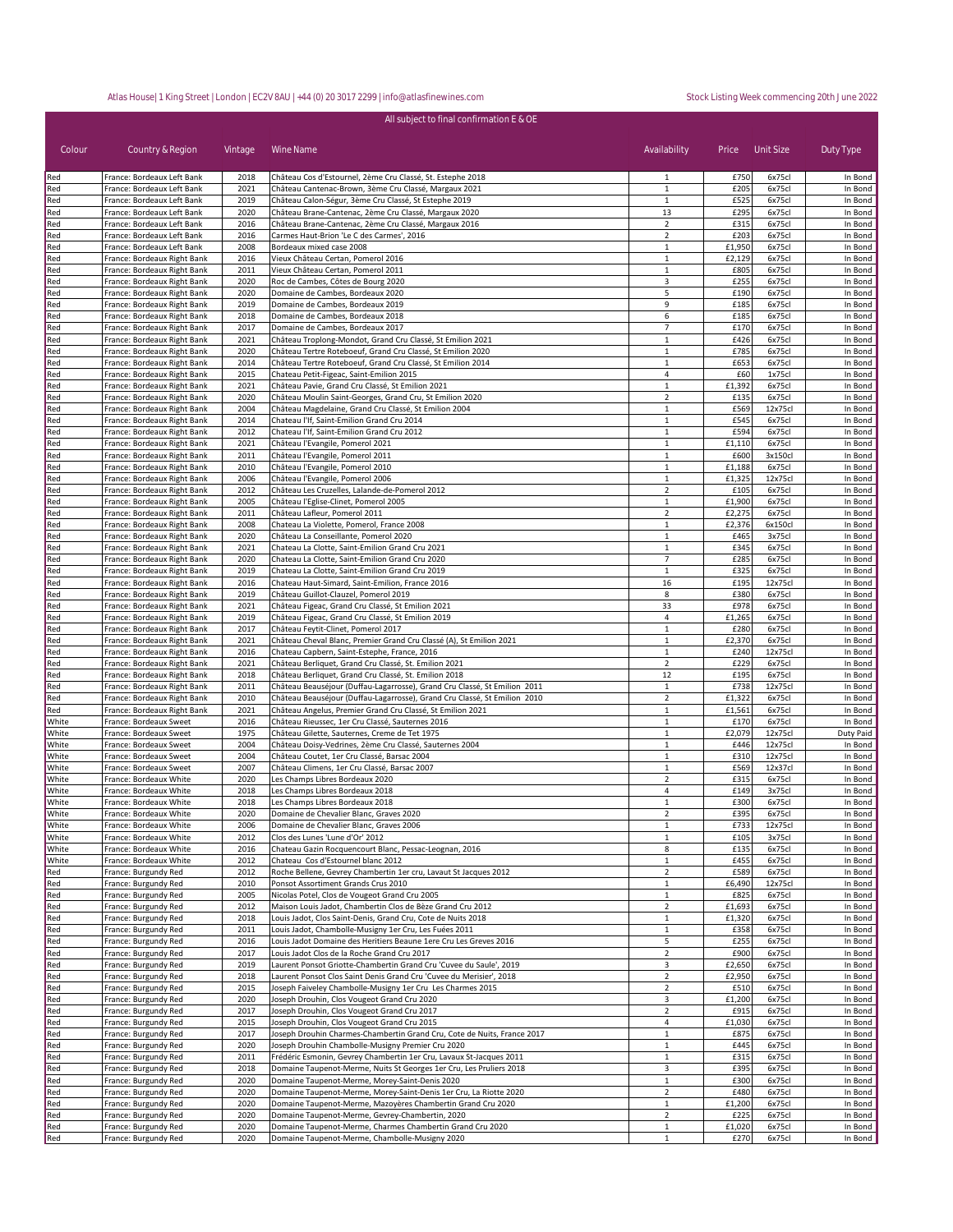| Colour     | Country & Region                             | Vintage      | All subject to final confirmation E & OE<br>Wine Name                                                                                                     | Availability                     | Price Unit Size |                   | Duty Type              |
|------------|----------------------------------------------|--------------|-----------------------------------------------------------------------------------------------------------------------------------------------------------|----------------------------------|-----------------|-------------------|------------------------|
|            |                                              |              |                                                                                                                                                           |                                  |                 |                   |                        |
| Red<br>Red | France: Burgundy Red<br>France: Burgundy Red | 2018<br>2017 | Domaine Taupenot-Merme, Chambolle-Musigny 2018<br>Domaine Taupenot-Merme, Chambolle-Musigny 2017                                                          | $\mathbf{1}$<br>$\mathbf{1}$     | £225<br>£225    | 6x75cl<br>6x75cl  | In Bond<br>In Bond     |
| Red        | France: Burgundy Red                         | 2013         | Domaine Sirugue, Vosne-Romanée 1er Cru, Les Petits Monts 2013                                                                                             | 1                                | £1,175          | 12x75cl           | In Bond                |
| Red        | France: Burgundy Red                         | 2011         | Domaine Sirugue, Vosne-Romanée 1er Cru, Les Petits Monts 2011                                                                                             | $\mathbf{1}$                     | £1,125          | 12x75cl           | In Bond                |
| Red        | France: Burgundy Red                         | 2019         | Domaine Ponsot Charmes-Chambertin Grand Cru Cuvee des Merles, Cote de Nuits 2019                                                                          | 1                                | £1,150          | 6x75cl            | In Bond                |
| Red        | France: Burgundy Red                         | 2016         | Domaine Perrot-Minot Morey-Saint-Denis 1er Cru La Riotte Vieilles Vignes 2016                                                                             | 1                                | £698            | 6x75cl            | In Bond                |
| Red        | France: Burgundy Red                         | 2016         | Domaine Perrot-Minot Bourgogne Rouge 2016                                                                                                                 | $\overline{2}$                   | £30             | 1x75cl            | In Bond                |
| Red        | France: Burgundy Red                         | 2016         | Domaine Perrot-Minot Bourgogne Rouge 2016                                                                                                                 | $1\,$                            | £190            | 6x75cl            | In Bond                |
| Red        | France: Burgundy Red                         | 2016         | Domaine Perrot-Minot Bourgogne Rouge 2016                                                                                                                 | 4                                | £190            | 6x75cl            | In Bond                |
| Red<br>Red | France: Burgundy Red<br>France: Burgundy Red | 2005<br>2005 | Domaine Michel Gros, Vosne 1er Cru, Clos de Réas 2005<br>Domaine Marquis d'Angerville, Volnay 1er Cru, Taillepieds 2005                                   | $1\,$<br>1                       | £150<br>£150    | 1x75cl<br>1x75cl  | Duty Paid<br>Duty Paid |
| Red        | France: Burgundy Red                         | 2017         | Domaine Louis Jadot, Gevrey-Chambertin Premier Cru Clos Saint-Jacques 2017                                                                                | $\mathbf 1$                      | £550            | 6x75cl            | In Bond                |
| Red        | France: Burgundy Red                         | 2017         | Domaine Louis Jadot, Clos de Vougeot Grand Cru 2017                                                                                                       | $\overline{2}$                   | £640            | 6x75cl            | In Bond                |
| Red        | France: Burgundy Red                         | 2016         | Domaine Louis Jadot, Clos de Vougeot Grand Cru 2016                                                                                                       | $\overline{2}$                   | £610            | 6x75cl            | In Bond                |
| Red        | France: Burgundy Red                         | 2017         | Domaine Louis Jadot, Chapelle-Chambertin Grand Cru 2017                                                                                                   | $\overline{2}$                   | £1,010          | 6x75cl            | In Bond                |
| Red        | France: Burgundy Red                         | 2016         | Domaine Louis Jadot, Chapelle-Chambertin Grand Cru 2016                                                                                                   | $\mathbf{1}$                     | £745            | 6x75cl            | In Bond                |
| Red        | France: Burgundy Red                         | 2015         | Domaine Louis Jadot, Chapelle-Chambertin Grand Cru 2015                                                                                                   | $\mathbf{1}$                     | £861            | 6x75cl            | In Bond                |
| Red        | France: Burgundy Red                         | 2014         | Domaine Louis Jadot, Chapelle-Chambertin Grand Cru 2014                                                                                                   | $\overline{2}$                   | £698            | 6x75cl            | In Bond                |
| Red<br>Red | France: Burgundy Red<br>France: Burgundy Red | 2015<br>2019 | Domaine Louis Jadot, Bonnes Mares Grand Cru 2015<br>Domaine Lecheneaut, Nuits-Saint-Georges, Les Chouillets, Vieilles Vignes 2019                         | $\mathbf{1}$<br>5                | £594<br>£210    | 3x75cl<br>6x75cl  | In Bond<br>In Bond     |
| Red        | France: Burgundy Red                         | 2018         | Domaine Lecheneaut, Nuits-Saint-Georges, Les Chouillets, Vieilles Vignes 2018                                                                             | 4                                | £210            | 6x75cl            | In Bond                |
| Red        | France: Burgundy Red                         | 2020         | Domaine Lecheneaut, Nuits-Saint-Georges, 2020                                                                                                             | 3                                | £195            | 6x75cl            | In Bond                |
| Red        | France: Burgundy Red                         | 2019         | Domaine Lecheneaut, Nuits-Saint-Georges, 2019                                                                                                             | 14                               | £180            | 6x75cl            | In Bond                |
| Red        | France: Burgundy Red                         | 2018         | Domaine Lecheneaut, Nuits-Saint-Georges, 2018                                                                                                             | $\overline{7}$                   | £360            | 12x75cl           | In Bond                |
| Red        | France: Burgundy Red                         | 2017         | Domaine Lecheneaut, Nuits-Saint-Georges, 2017                                                                                                             | $\overline{9}$                   | £340            | 12x75cl           | In Bond                |
| Red        | France: Burgundy Red                         | 2016         | Domaine Lecheneaut, Nuits-Saint-Georges, 2016                                                                                                             | 3                                | £340            | 12x75cl           | In Bond                |
| Red        | France: Burgundy Red                         | 2020         | Domaine Lecheneaut, Nuits-Saint-Georges, 1er Cru, Les Pruliers 2020                                                                                       | $\overline{2}$                   | £360            | 6x75cl            | In Bond                |
| Red<br>Red | France: Burgundy Red<br>France: Burgundy Red | 2012<br>2020 | Domaine Lecheneaut, Nuits-Saint-Georges, 1er Cru, Les Pruliers 2012<br>Domaine Lecheneaut, Nuits-Saint-Georges, 1er Cru, Les Damodes 2020                 | 1<br>$\mathbf{1}$                | £310<br>£360    | 6x75cl<br>6x75cl  | In Bond<br>In Bond     |
| Red        | France: Burgundy Red                         | 2019         | Domaine Lecheneaut, Nuits-Saint-Georges, 1er Cru, Les Damodes 2019                                                                                        | $\mathbf{1}$                     | £330            | 6x75cl            | In Bond                |
| Red        | France: Burgundy Red                         | 2018         | Domaine Lecheneaut, Nuits-Saint-Georges, 1er Cru, Les Damodes 2018                                                                                        | 5                                | £330            | 6x75cl            | In Bond                |
| Red        | France: Burgundy Red                         | 2013         | Domaine Lecheneaut, Nuits-Saint-Georges, 1er Cru, Les Damodes 2013                                                                                        | 1                                | £248            | 6x75cl            | In Bond                |
| Red        | France: Burgundy Red                         | 2019         | Domaine Lecheneaut, Morey-St.Denis 2019                                                                                                                   | 1                                | £210            | 6x75cl            | In Bond                |
| Red        | France: Burgundy Red                         | 2018         | Domaine Lecheneaut, Morey-St.Denis 2018                                                                                                                   | $\overline{2}$                   | £195            | 6x75cl            | In Bond                |
| Red        | France: Burgundy Red                         | 2017         | Domaine Lecheneaut, Morey-St.Denis 2017                                                                                                                   | $\overline{2}$                   | £180            | 6x75cl            | In Bond                |
| Red        | France: Burgundy Red                         | 2019         | Domaine Lecheneaut, Gevrey-Chambertin 2019                                                                                                                | 5                                | £210            | 6x75cl            | In Bond                |
| Red<br>Red | France: Burgundy Red<br>France: Burgundy Red | 2018<br>2017 | Domaine Lecheneaut, Gevrey-Chambertin 2018<br>Domaine Lecheneaut, Gevrey-Chambertin 2017                                                                  | $\overline{2}$<br>$\overline{7}$ | £200<br>£180    | 6x75cl<br>6x75cl  | In Bond<br>In Bond     |
| Red        | France: Burgundy Red                         | 2019         | Domaine Lecheneaut, Bourgogne Hautes-Côtes de Nuits 2019                                                                                                  | 12                               | £105            | 6x75cl            | In Bond                |
| Red        | France: Burgundy Red                         | 2018         | Domaine Lecheneaut, Bourgogne Hautes-Côtes de Nuits 2018                                                                                                  | $\mathbf{1}$                     | £220            | 12x75cl           | In Bond                |
| Red        | France: Burgundy Red                         | 2020         | Domaine Latour-Giraud, Volnay Premier Cru, Clos des Chenes 2020                                                                                           | $\overline{7}$                   | £270            | 6x75cl            | In Bond                |
| Red        | France: Burgundy Red                         | 2019         | Domaine Latour-Giraud, Volnay Premier Cru, Clos des Chenes 2019                                                                                           | 5                                | £270            | 6x75cl            | In Bond                |
| Red        | France: Burgundy Red                         | 2018         | Domaine Latour-Giraud, Volnay Premier Cru, Clos des Chenes 2018                                                                                           | 3                                | £270            | 6x75cl            | In Bond                |
| Red        | France: Burgundy Red                         | 2017         | Domaine Latour-Giraud, Volnay Premier Cru, Clos des Chenes 2017                                                                                           | 4                                | £270            | 6x75cl            | In Bond                |
| Red        | France: Burgundy Red                         | 2016<br>2014 | Domaine Latour-Giraud, Volnay Premier Cru, Clos des Chenes 2016                                                                                           | 4<br>$\mathbf{1}$                | £270<br>£240    | 6x75cl            | In Bond                |
| Red<br>Red | France: Burgundy Red<br>France: Burgundy Red | 2009         | Domaine Latour-Giraud, Volnay Premier Cru, Clos des Chenes 2014<br>Domaine Jean-Marc Pillot, Chassagne-Montrachet Rouge 1er Cru, Clos St Jean 2009        | $\mathbf{1}$                     | £495            | 6x75cl<br>12x75cl | In Bond<br>In Bond     |
| Red        | France: Burgundy Red                         | 2014         | Domaine Humbert Frères, Gevrey-Chambertin 1er Cru, Petite Chapelle 2014                                                                                   | $\mathbf{1}$                     | £360            | 6x75cl            | In Bond                |
| Red        | France: Burgundy Red                         | 2013         | Domaine Humbert Frères, Gevrey-Chambertin 1er Cru, Estournelles St Jacques 2013                                                                           | $\mathbf{1}$                     | £446            | 6x75cl            | In Bond                |
| Red        | France: Burgundy Red                         | 2011         | Domaine Humbert Frères, Gevrey-Chambertin 1er Cru, Estournelles St Jacques 2011                                                                           | $\mathbf{1}$                     | £426            | 6x75cl            | In Bond                |
| Red        | France: Burgundy Red                         | 2007         | Domaine Humbert Frères, Gevrey-Chambertin 1er Cru, Estournelles St Jacques 2007                                                                           | $\mathbf{1}$                     | £743            | 12x75cl           | In Bond                |
| Red        | France: Burgundy Red                         | 2014         | Domaine Humbert Frères, Gevrey-Chambertin 1er Cru, Craipillot 2014                                                                                        | $\mathbf{1}$                     | £340            | 6x75cl            | In Bond                |
| Red        | France: Burgundy Red                         | 2013         | Domaine Humbert Frères, Gevrey-Chambertin 1er Cru, Craipillot 2013                                                                                        | $\overline{2}$                   | £335            | 6x75cl            | In Bond                |
| Red        | France: Burgundy Red                         | 2015<br>2005 | Domaine Hudelot Baillet, Chambolle-Musigny 2015<br>Domaine Henri, Volnay 1er Cru, Rougeotte 2005                                                          | $\overline{2}$                   | £510<br>£822    | 12x75cl           | In Bond                |
| Red<br>Red | France: Burgundy Red<br>France: Burgundy Red | 2012         | Domaine Georges Noellat Vosne-Romanee 1er Cru Les Chaumes 2012                                                                                            | $\mathbf{1}$                     | £665            | 12x75cl<br>3x75cl | In Bond<br>In Bond     |
| Red        | France: Burgundy Red                         | 2016         | Domaine Gagey, Jadot, Clos Saint-Denis Grand Cru 2016                                                                                                     | 3                                | £1,235          | 6x75cl            | In Bond                |
| Red        | France: Burgundy Red                         | 2015         | Domaine Gagey, Jadot, Clos Saint-Denis Grand Cru 2015                                                                                                     | $\overline{2}$                   | £1,465          | 6x75cl            | In Bond                |
| Red        | France: Burgundy Red                         | 2014         | Domaine Gagey, Beaune Premier Cru Grèves 2014                                                                                                             | $\overline{2}$                   | £257            | 6x75cl            | In Bond                |
| Red        | France: Burgundy Red                         | 2014         | Domaine Francois Lamarche, Clos de Vougeot Grand Cru 2014                                                                                                 | 1                                | £655            | 6x75cl            | In Bond                |
| Red        | France: Burgundy Red                         | 2019         | Domaine Faiveley, Nuits-st- Georges 1er Cru Aux Chaignots 2019                                                                                            | $\overline{2}$                   | £360            | 6x75cl            | In Bond                |
| Red        | France: Burgundy Red                         | 2016         | Domaine Faiveley Nuits-Saint-Georges 1er Cru Les Damodes 2016                                                                                             | $\mathbf 2$                      | £250            | 6x75cl            | In Bond                |
| Red        | France: Burgundy Red                         | 2019         | Domaine Faiveley Les Porets-Saint-Georges, Nuits-Saint-Georges Premier Cru 2019                                                                           | 5                                | £310<br>£290    | 6x75cl<br>6x75cl  | In Bond                |
| Red<br>Red | France: Burgundy Red<br>France: Burgundy Red | 2018<br>2020 | Domaine Faiveley Les Porets-Saint-Georges, Nuits-Saint-Georges Premier Cru 2018<br>Domaine Dugat-Py Pommard La Levriere Tres Vieilles Vignes, 2020        | 3<br>4                           | £515            | 6x75cl            | In Bond<br>In Bond     |
| Red        | France: Burgundy Red                         | 2020         | Domaine Dugat-Py Gevrey-Chambertin Vieilles Vignes, 2020                                                                                                  | $\overline{9}$                   | £475            | 6x75cl            | In Bond                |
| Red        | France: Burgundy Red                         | 2020         | Domaine Dugat-Py Bourgogne Cuvee Halinard, Burgundy, 2020                                                                                                 | $\overline{7}$                   | £220            | 6x75cl            | In Bond                |
| Red        | France: Burgundy Red                         | 2017         | Domaine Drouhin-Laroze, Gevrey-Chambertin 2017                                                                                                            | $\overline{2}$                   | £185            | 6x75cl            | In Bond                |
| Red        | France: Burgundy Red                         | 2012         | Domaine Drouhin-Laroze, Gevrey-Chambertin 2012                                                                                                            | $\mathbf{1}$                     | £335            | 12x75cl           | In Bond                |
| Red        | France: Burgundy Red                         | 2008         | Domaine Drouhin-Laroze, Bonnes Mares Grand Cru 2008                                                                                                       | $\mathbf{1}$                     | £140            | 1x75cl            | Duty Paid              |
| Red        | France: Burgundy Red                         | 2020         | Domaine Drouhin-Laroze Gevrey-Chambertin Dix Climats, Cote de Nuits, 2020                                                                                 | $\overline{2}$                   | £210            | 6x75cl            | In Bond                |
| Red        | France: Burgundy Red<br>France: Burgundy Red | 2019<br>2018 | Domaine Drouhin-Laroze Gevrey-Chambertin Dix Climats, Cote de Nuits, 2019                                                                                 | 3<br>$\overline{2}$              | £195<br>£185    | 6x75cl<br>6x75cl  | In Bond                |
| Red<br>Red | France: Burgundy Red                         | 2020         | Domaine Drouhin-Laroze Gevrey-Chambertin Dix Climats, Cote de Nuits, 2018<br>Domaine Drouhin-Laroze Clos de Vougeot Grand Cru, Cote de Nuits, France 2020 | $\overline{2}$                   | £720            | 6x75cl            | In Bond<br>In Bond     |
| Red        | France: Burgundy Red                         | 2017         | Domaine des Héritiers Louis Jadot, Beaune Premier Cru Clos des Ursules 2017                                                                               | $\overline{2}$                   | £270            | 6x75cl            | In Bond                |
| Red        | France: Burgundy Red                         | 2016         | Domaine des Héritiers Louis Jadot, Beaune Premier Cru Clos des Ursules 2016                                                                               | 1                                | £285            | 3x150cl           | In Bond                |
| Red        | France: Burgundy Red                         | 2019         | Domaine Denis Mortet, Fixin 2019                                                                                                                          | $\overline{2}$                   | £260            | 6x75cl            | In Bond                |
| Red        | France: Burgundy Red                         | 2006         | Domaine de Montille, Vosne-Romanée 1er Cru, Les Malconsorts, Christiane 2006                                                                              | 1                                | £540            | 1x75cl            | Duty Paid              |
| Red        | France: Burgundy Red                         | 2005         | Domaine de Montille, Volnay 1er Cru, Les Taillepieds 2005                                                                                                 | $\mathbf{1}$                     | £150            | 1x75cl            | Duty Paid              |
| Red        | France: Burgundy Red                         | 2009         | Domaine de Montille, Volnay 1er Cru, Les Champans 2009                                                                                                    | $\mathbf{1}$                     | £620            | 6x75cl            | In Bond                |
| Red        | France: Burgundy Red                         | 2016         | Domaine Coquard-Loison-Fleurot Charmes-Chambertin Grand Cru 2016                                                                                          | $\mathbf{1}$                     | £1,077          | 6x75cl            | In Bond                |
| Red<br>Red | France: Burgundy Red<br>France: Burgundy Red | 2016<br>2016 | Domaine Bitouzet-Prieure Clos des Chenes, Volnay 1er Cru 2016<br>Domaine Alain Burguet, Gevrey Chambertin Mes Favorites Vieilles Vignes 2016              | $\overline{2}$<br>$\mathbf{1}$   | £345<br>£267    | 6x75cl<br>6x75cl  | In Bond<br>In Bond     |
| Red        | France: Burgundy Red                         | 2006         | Chevillon, Nuits Saint Georges 1er Cru, Les Chaignots 2006                                                                                                | $\mathbf{1}$                     | £90             | 1x75cl            | Duty Paid              |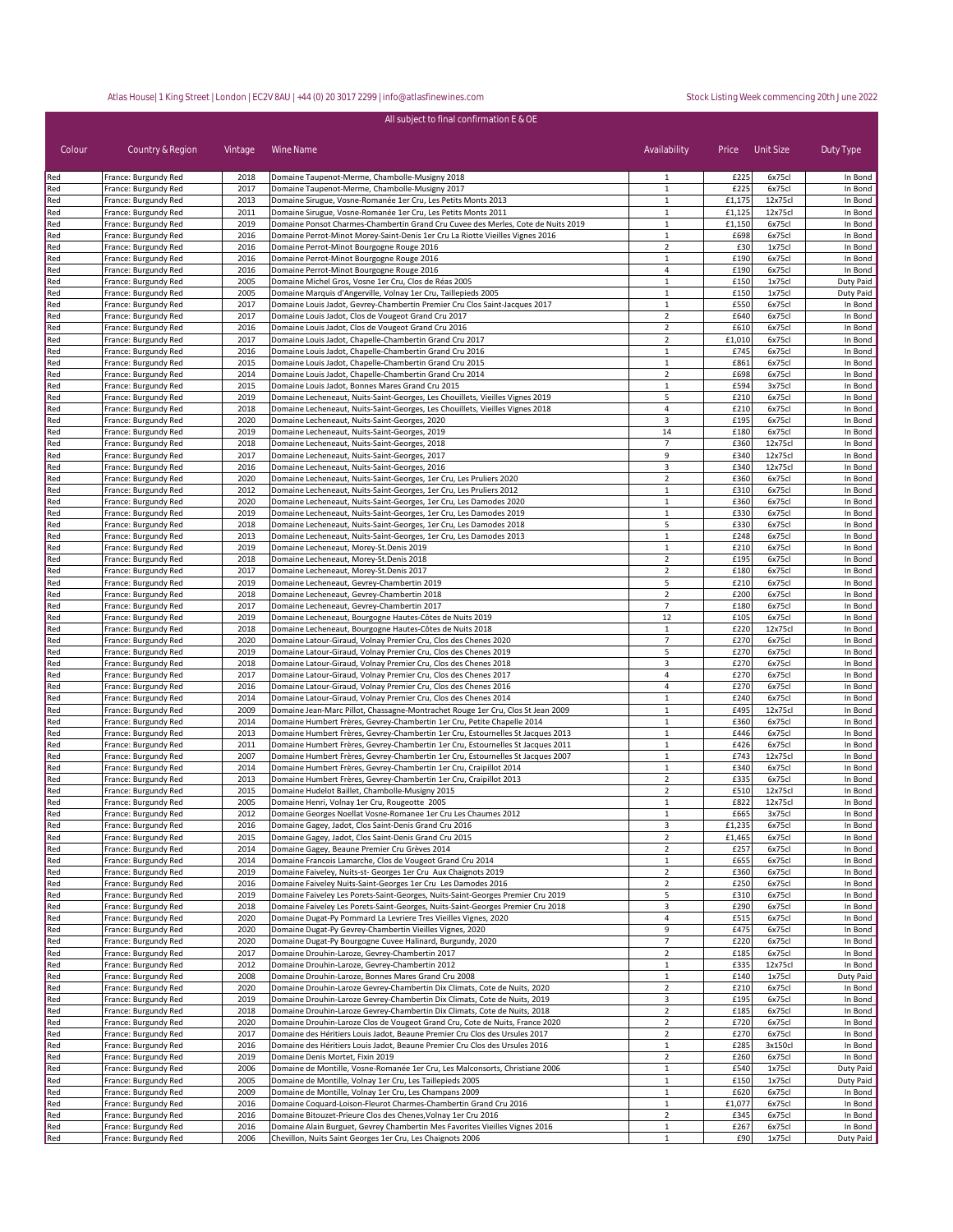| All subject to final confirmation E & OE |                                                  |              |                                                                                                                                                       |                                |                |                   |                      |  |
|------------------------------------------|--------------------------------------------------|--------------|-------------------------------------------------------------------------------------------------------------------------------------------------------|--------------------------------|----------------|-------------------|----------------------|--|
| Colour                                   | Country & Region                                 | Vintage      | Wine Name                                                                                                                                             | Availability                   |                | Price Unit Size   | Duty Type            |  |
| Red                                      | France: Burgundy Red                             | 2012         | Bouchard, Beaune Greves 1er Cru, L'Enfant Jesus 2012                                                                                                  | 1                              | £495           | 6x75cl            | In Bond              |  |
| White                                    | France: Burgundy White                           | 2020         | Patrick Javillier, Bourgogne Cote d'Or Blanc, Cuvée des Forgets 2020                                                                                  | 19                             | £95            | 6x75cl            | In Bond              |  |
| White                                    | France: Burgundy White                           | 2018         | Maison Morey-Coffinet Puligny-Montrachet 1er Cru Les Combettes 2018                                                                                   | 1                              | £375           | 6x75cl            | In Bond              |  |
| White<br>White                           | France: Burgundy White<br>France: Burgundy White | 2014<br>2020 | Louis Jadot Bienvenues-Batard-Montrachet Grand Cru, Cote de Beaune, France 2014<br>Joseph Drouhin Puligny-Montrachet Premier Cru, Les Folatieres 2020 | 4<br>5                         | £1,235<br>£450 | 6x75cl<br>6x75c   | In Bond<br>In Bond   |  |
| White                                    | France: Burgundy White                           | 2020         | Joseph Drouhin Meursault, Cote de Beaune, 2020                                                                                                        | 4                              | £270           | 6x75cl            | In Bond              |  |
| Red                                      | France: Burgundy White                           | 2020         | Joseph Drouhin Les Cazetiers, Gevrey-Chambertin Premier Cru, 2020                                                                                     | $\overline{2}$                 | £600           | 6x75c             | In Bond              |  |
| Red                                      | France: Burgundy White                           | 2020         | Joseph Drouhin Greves, Beaune Premier Cru, 2020                                                                                                       | $\overline{2}$                 | £360           | 6x75cl            | In Bond              |  |
| White                                    | France: Burgundy White                           | 2008         | Etienne Sauzet, Puligny-Montrachet 1er Cru, Les Combettes 2008                                                                                        | $1\,$                          | £2,198         | 12x75cl           | In Bond              |  |
| White                                    | France: Burgundy White                           | 2018         | Domaine Ponsot Saint-Romain Cuvee de la Mesange 2018                                                                                                  | $\overline{2}$                 | £180           | 6x75cl            | In Bond              |  |
| White                                    | France: Burgundy White                           | 2017         | Domaine Ponsot Saint-Romain Cuvee de la Mesange 2017                                                                                                  | $1\,$                          | £205           | 6x75cl            | In Bond              |  |
| White                                    | France: Burgundy White                           | 2019<br>2019 | Domaine Patrick Javillier, Meursault Les Tillets 2019                                                                                                 | 4                              | £395<br>£749   | 12x75cl           | In Bond              |  |
| White<br>White                           | France: Burgundy White<br>France: Burgundy White | 2020         | Domaine Patrick Javillier, Corton-Charlemagne Grand Cru 2019<br>Domaine Patrick Javillier, Bourgogne Cote d'Or Blanc, Cuvée Oligocène 2020            | $1\,$<br>15                    | £125           | 6x75cl<br>6x75cl  | In Bond<br>In Bond   |  |
| White                                    | France: Burgundy White                           | 2019         | Domaine Patrick Javillier, Bourgogne Cote d'Or Blanc, Cuvée Oligocène 2019                                                                            | $1\,$                          | £198           | 12x75cl           | In Bond              |  |
| White                                    | France: Burgundy White                           | 2016         | Domaine Louis Jadot, Chassagne-Montrachet 1er Cru, La Romanee, 2016                                                                                   | $1\,$                          | £416           | 3x150cl           | In Bond              |  |
| White                                    | France: Burgundy White                           | 2015         | Domaine Louis Jadot Puligny-Montrachet Premier Cru Les Referts 2015                                                                                   | $\,1\,$                        | £295           | 6x75cl            | In Bond              |  |
| Red                                      | France: Burgundy White                           | 2020         | Domaine Lecheneaut, Nuits-St Georges 1er Cru, Aux Argillas 2020                                                                                       | $\mathbf{1}$                   | £360           | 6x75cl            | In Bond              |  |
| White                                    | France: Burgundy White                           | 2018         | Domaine Latour-Giraud, Meursault 1er Cru, Les Boucheres 2018                                                                                          | 8                              | £240           | 6x75cl            | In Bond              |  |
| White                                    | France: Burgundy White                           | 2019<br>2018 | Domaine Latour-Giraud Meursault Les Narvaux 2019<br>Domaine Latour-Giraud Meursault Les Narvaux 2018                                                  | 6<br>$\overline{4}$            | £210<br>£230   | 6x75cl            | In Bond              |  |
| White<br>White                           | France: Burgundy White<br>France: Burgundy White | 2018         | Domaine Jean-Claude Bachelet et Fils Puligny-Montrachet Les Aubues, 2018                                                                              | 14                             | £275           | 6x75cl<br>6x75cl  | In Bond<br>Duty Paid |  |
| White                                    | France: Burgundy White                           | 2018         | Domaine des Héritiers Jadot, Puligny-Montrachet Folatières Premier Cru 2018                                                                           | $\overline{2}$                 | £360           | 6x75cl            | In Bond              |  |
| White                                    | France: Burgundy White                           | 2013         | Boisson-Vadot, 'Anne Boisson' Meursault 'Sous La Velle', 2013                                                                                         | $1\,$                          | £560           | 6x75cl            | In Bond              |  |
| Sparkling                                | France: Champagne                                | 2014         | Vilmart, Coeur de Cuvée 2014                                                                                                                          | $\mathbf{1}$                   | £450           | 6x75cl            | In Bond              |  |
| Sparkling                                | France: Champagne                                | 1996         | Pol Roger Vintage Reserve 1996                                                                                                                        | $\mathbf{1}$                   | £837           | 6x75cl            | In Bond              |  |
| Sparkling                                | France: Champagne                                | 2012         | Philipponnat Cuvee 1522 Premier Cru Brut Rose Millesime, Champagne, 2012                                                                              | 10                             | £415           | 6x75cl            | In Bond              |  |
| Sparkling                                | France: Champagne                                | 2012         | Guy Charlemagne, Mesnillesime Grand Cru, Blanc de Blanc 2012                                                                                          | 3                              | £280           | 6x75cl            | In Bond              |  |
| Sparkling<br>Sparkling                   | France: Champagne<br>France: Champagne           | 2012<br>2012 | Delamotte Blanc de Blancs Brut, Champagne 2012<br>de Sousa Cuvée Umami 2012                                                                           | 3<br>$\overline{7}$            | £375<br>£650   | 3x150cl<br>6x75cl | In Bond<br>In Bond   |  |
| Sparkling                                | France: Champagne                                | <b>NV</b>    | De Sousa Cuvée 'Avec Le Temps' Blanc de Blancs NV                                                                                                     | 8                              | £170           | 6x75cl            | In Bond              |  |
| Sparkling                                | France: Champagne                                | 2017         | De Sousa & Fils 'Mycorhize' Grand Cru Extra Brut Champagne NV (Base 2017)                                                                             | 25                             | £260           | 6x75c             | In Bond              |  |
| Sparkling                                | France: Champagne                                | 2014         | Charles Dufour Champ Clos' Pinot Blanc Brut, Champagne, France 2014                                                                                   | $\overline{2}$                 | £440           | 6x75cl            | In Bond              |  |
| Sparkling                                | France: Champagne                                | <b>NV</b>    | Champagne Egly Ouriet, Brut Grand Cru Tradition NV                                                                                                    | $1\,$                          | £68            | 1x75cl            | In Bond              |  |
| Sparkling                                | France: Champagne                                | <b>NV</b>    | Champagne Egly Ouriet, Brut Grand Cru Tradition NV                                                                                                    | 9                              | £385           | 6x75cl            | In Bond              |  |
| Sparkling                                | France: Champagne                                | 2006         | Champagne Egly Ouriet, Brut Grand Cru Millesime 2006                                                                                                  | $\,1\,$                        | £1,450         | 3x150cl           | In Bond              |  |
| <b>Sparkling</b>                         | France: Champagne                                | 2002         | Champagne Egly Ouriet, Brut Grand Cru Millesime 2002                                                                                                  | 1                              | £950<br>£220   | 1x150cl           | In Bond              |  |
| Sparkling<br>Sparkling                   | France: Champagne<br>France: Champagne           | 2021<br>2017 | Champagne de Sousa, Cuvée 3A NV (Disgorged 2021, Base 2017)<br>Champagne de Sousa, Cuvée 3A NV (Disgorged 2017, Base 2017)                            | 40<br>3                        | £230           | 6x75cl<br>6x75cl  | In Bond<br>In Bond   |  |
| Sparkling                                | France: Champagne                                | <b>NV</b>    | Champagne de Sousa, Cuvée 3A NV (Disgorged 2017, Base 2017)                                                                                           | $\overline{2}$                 | £235           | 3x150cl           | Duty Paid            |  |
| Sparkling                                | France: Champagne                                | <b>NV</b>    | Champagne de Sousa, Brut Tradition NV                                                                                                                 | $\overline{7}$                 | £27            | 1x75cl            | In Bond              |  |
| Sparkling                                | France: Champagne                                | <b>NV</b>    | Champagne De Sousa, Brut Rosé NV                                                                                                                      | 5                              | £290           | 6x75cl            | In Bond              |  |
| Sparkling                                | France: Champagne                                | 2017         | Cédric Bouchard, Roses de Jeanne, La Boloree, Blanc de Blancs, 2017                                                                                   | $1\,$                          | £1,850         | 6x75cl            | In Bond              |  |
| Sparkling                                | France: Champagne                                | 2014         | Bollinger Grande Année Rosé 2014                                                                                                                      | $\overline{2}$                 | £825           | 6x75cl            | In Bond              |  |
| Red                                      | France: Côte du Rhône                            | 2010<br>2013 | Domaine La Florane, Cotes du Rhone Villages Visan, Terre Pourpre 2010                                                                                 | $\mathbf{1}$<br>$\overline{4}$ | £130           | 12x75cl           | In Bond              |  |
| Red<br>White                             | France: Languedoc Roussilon<br>France: Loire     | 2018         | M. Chapoutier, Cotes du Roussillon Villages, Bila Haut, Occultum Lapidem 2013<br>Domaine Vacheron Sancerre, Loire, France 2018                        | $\mathbf{1}$                   | £65<br>£230    | 6x75cl<br>6x75cl  | In Bond<br>In Bond   |  |
| White                                    | France: Loire                                    | 2012         | Alphonse Mellot Sancerre Cuvee Edmond 2012                                                                                                            | $\mathbf{1}$                   | £515           | 6x150cl           | In Bond              |  |
| Red                                      | France: Northern Rhône                           | 2011         | Michel Chapoutier, Ermitage l'Ermite 2011                                                                                                             | $\mathbf{1}$                   | £1,025         | 6x75cl            | In Bond              |  |
| Red                                      | France: Northern Rhône                           | 2006         | Michel Chapoutier, Ermitage l'Ermite 2006                                                                                                             | $\mathbf{1}$                   | £653           | 1x150cl           | In Bond              |  |
| Red                                      | France: Northern Rhône                           | 2010         | Michel Chapoutier, Ermitage Le Pavillon 2010                                                                                                          | $\mathbf{1}$                   | £1,475         | 6x75cl            | In Bond              |  |
| Red                                      | France: Northern Rhône                           | 2008         | Michel Chapoutier, Ermitage Le Pavillon 2008                                                                                                          | $\mathbf{1}$                   | £535           | 6x75cl            | In Bond              |  |
| Red                                      | France: Northern Rhône                           | 2018         | Domaine Jean-Michel Gerin Cote Rotie La Vialliere, 2018                                                                                               | 3                              | £270           | 6x75c             | In Bond              |  |
| Red<br>Red                               | France: Northern Rhône<br>France: Northern Rhône | 2018<br>2019 | Domaine Jean-Michel Gerin Cote Rotie Champin le Seigneur, 2018                                                                                        | 15<br>$\mathbf{1}$             | £195<br>£800   | 6x75cl<br>6x75cl  | In Bond<br>In Bond   |  |
| Red                                      | France: Northern Rhône                           | 2016         | Domaine Auguste Clape Cornas, Rhone, France 2019<br>Domaine Alain Voge, Cornas, Les Vieilles Vignes 2016                                              | $\mathbf{1}$                   | £290           | 3x150cl           | In Bond              |  |
| Red                                      | France: Northern Rhône                           | 2016         | Domaine Alain Voge Cornas Les Chailles, Rhone, France 2016                                                                                            | $\mathbf 2$                    | £405           | 12x75cl           | In Bond              |  |
| White                                    | France: Southern Rhône                           | 2018         | Yves Cuilleron Roussanne 2018                                                                                                                         | $\overline{2}$                 | £50            | 6x75cl            | In Bond              |  |
| Red                                      | France: Southern Rhône                           | 2010         | Domaine La Barroche, Châteauneuf-du-Pape, Pure 2010                                                                                                   | $1\,$                          | £1,000         | 6x75cl            | In Bond              |  |
| Red                                      | France: Southern Rhône                           | 2012         | Domaine Giraud, Châteauneuf-du-Pape Tradition 2012                                                                                                    | $\mathbf{1}$                   | £248           | 12x75cl           | In Bond              |  |
| Red                                      | France: Southern Rhône                           | 2009         | Domaine Giraud, Châteauneuf-du-Pape Tradition 2009                                                                                                    | $1\,$                          | £280           | 12x75cl           | In Bond              |  |
| Red                                      | France: Southern Rhône                           | 2007         | Domaine du Vieux Télégraphe, Châteauneuf-du-Pape La Crau 2007                                                                                         | $1\,$                          | £60            | 1x75cl            | Duty Paid            |  |
| Red<br>Red                               | France: Southern Rhône<br>France: Southern Rhône | 2016<br>2007 | Domaine du Clos des Papes, Châteauneuf-du-Pape 2016<br>Domaine du Clos des Papes, Châteauneuf-du-Pape 2007                                            | $\mathbf{1}$<br>$\mathbf{1}$   | £1,020<br>£150 | 12x75cl<br>1x75cl | In Bond<br>Duty Paid |  |
| Red                                      | France: Southern Rhône                           | 2004         | Domaine de Pégau, Châteauneuf-du-Pape, Cuvée Reservée 2004                                                                                            | $1\,$                          | £745           | 12x75cl           | In Bond              |  |
| Red                                      | France: Southern Rhône                           | 2009         | Domaine de la Janasse, Châteauneuf-du-Pape, Cuvée Chaupin 2009                                                                                        | $\,1$                          | £300           | 6x75cl            | In Bond              |  |
| Red                                      | France: Southern Rhône                           | 2007         | Domaine de Cristia, Châteauneuf-du-Pape, Cuvée Renaissance 2007                                                                                       | $1\,$                          | £424           | 6x75cl            | In Bond              |  |
| Red                                      | France: Southern Rhône                           | 2012         | Domaine Bosquet des Papes Chateauneuf-du-Pape A la Gloire de Mon Grand-Pere 2012                                                                      | $1\,$                          | £218           | 6x75cl            | In Bond              |  |
| Red                                      | France: Southern Rhône                           | 2019         | Clos du Mont Olivet Lirac, Cuvée Marie-Jausset 2019                                                                                                   | 6                              | £105           | 6x75cl            | In Bond              |  |
| Red                                      | France: Southern Rhône                           | 2020         | Clos du Mont Olivet Châteauneuf-du-Pape 2020                                                                                                          | 5                              | £145           | 6x75cl            | In Bond              |  |
| White<br>Red                             | France: Southern Rhône<br>France: Southern Rhône | 2005<br>2004 | Clos des Papes CNDP Blanc 2005<br>Château de Beaucastel, Châteauneuf-du-Pape 2004                                                                     | $1\,$<br>$\overline{2}$        | £815<br>£75    | 12x75cl<br>1x75cl | In Bond<br>Duty Paid |  |
| Red                                      | Italy: Friuli-Venezia Giulia                     | 2016         | Giovanni Dri, Schioppettino, Monte dei Carpini, Colli Orientali del Friuli, 2016                                                                      | $\overline{2}$                 | £125           | 6x75cl            | In Bond              |  |
| Red                                      | Italy: Other                                     | 2019         | Abbia Nova 'Senza Vandalismi' Cesanese del Piglio DOCG, 2019                                                                                          | $\mathbf{1}$                   | £90            | 6x75cl            | Duty Paid            |  |
| White                                    | Italy: Piedmont                                  | 2018         | Vigneti Massa Derthona Timorasso Colli Tortonesi, 2018                                                                                                | $\overline{2}$                 | £90            | 6x75cl            | In Bond              |  |
| Red                                      | Italy: Piedmont                                  | 2017         | Vietti, Rocche, Barolo 2017                                                                                                                           | $\mathbf{1}$                   | £515           | 1x300cl           | In Bond              |  |
| Red                                      | Italy: Piedmont                                  | 2017         | Vietti, Rocche, Barolo 2017                                                                                                                           | 3                              | £725           | 6x75cl            | In Bond              |  |
| Red                                      | Italy: Piedmont                                  | 2017         | Vietti, Ravera, Barolo 2017                                                                                                                           | $1\,$                          | £495           | 1x300cl           | In Bond              |  |
| Red                                      | Italy: Piedmont                                  | 2017         | Vietti, Ravera, Barolo 2017                                                                                                                           | 4                              | £670           | 6x75cl            | In Bond              |  |
| Red                                      | Italy: Piedmont                                  | 2014         | Vietti, Ravera, Barolo 2014                                                                                                                           | $\mathbf{1}$                   | £580           | 6x75cl            | In Bond              |  |
| Red<br>Red                               | Italy: Piedmont<br>Italy: Piedmont               | 2012<br>2011 | Vietti, Ravera, Barolo 2012<br>Vietti, Ravera, Barolo 2011                                                                                            | $\mathbf{1}$<br>4              | £218<br>£865   | 1x150cl<br>6x75cl | In Bond<br>In Bond   |  |
| Red                                      | Italy: Piedmont                                  | 2015         | Vietti, Nebbiolo, Perbacco 2015                                                                                                                       | 9                              | £100           | 6x75cl            | In Bond              |  |
| Red                                      | Italy: Piedmont                                  | 2018         | Vietti, Lazzarito, Barolo 2018                                                                                                                        | 12                             | £750           | 6x75cl            | In Bond              |  |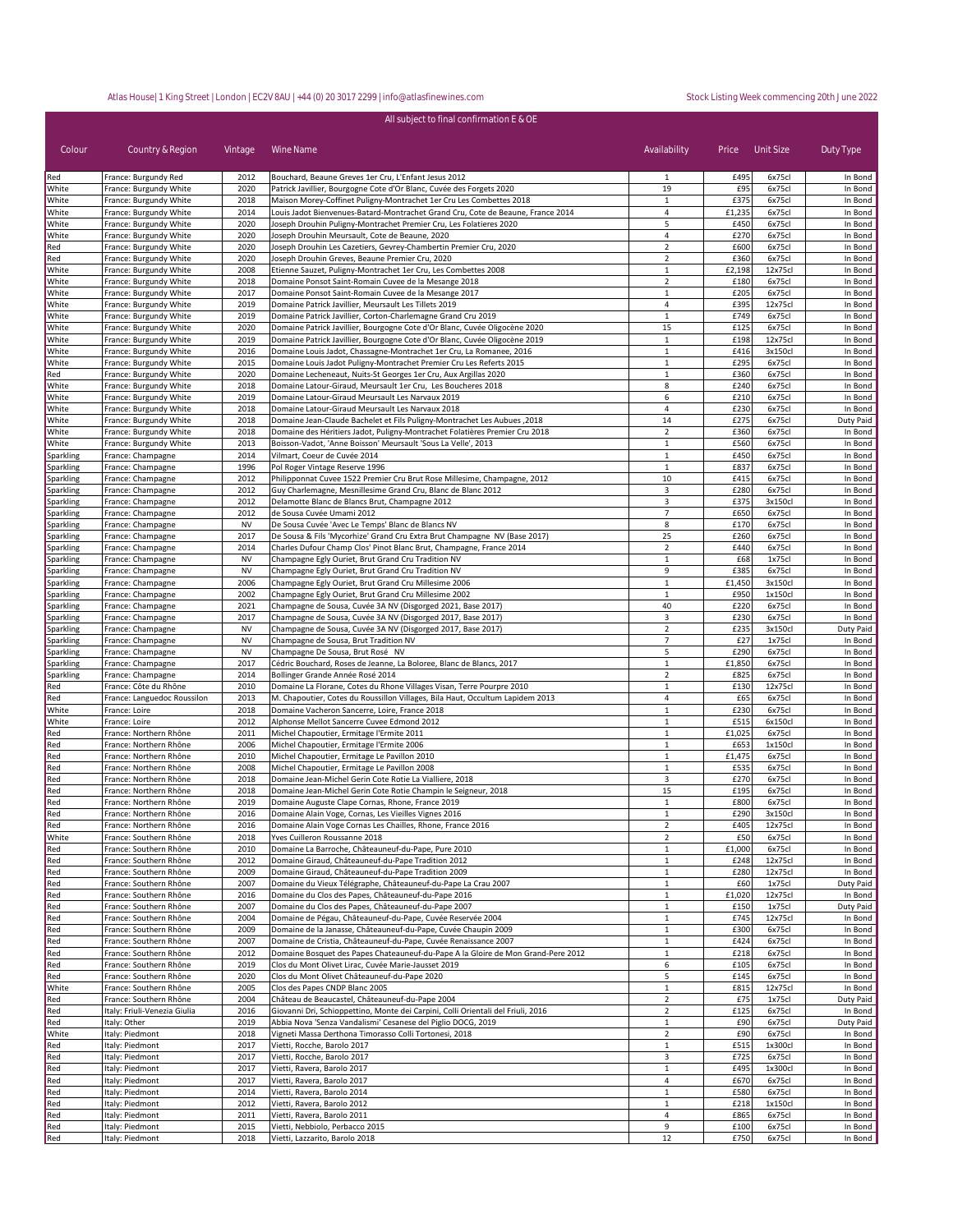| All subject to final confirmation E & OE |                                    |              |                                                                                                                                                                      |                                  |              |                   |                    |  |  |  |
|------------------------------------------|------------------------------------|--------------|----------------------------------------------------------------------------------------------------------------------------------------------------------------------|----------------------------------|--------------|-------------------|--------------------|--|--|--|
|                                          |                                    |              |                                                                                                                                                                      |                                  |              |                   |                    |  |  |  |
| Colour                                   | Country & Region                   | Vintage      | Wine Name                                                                                                                                                            | Availability                     |              | Price Unit Size   | Duty Type          |  |  |  |
| Red                                      | Italy: Piedmont                    | 2017         | Vietti, Lazzarito, Barolo 2017                                                                                                                                       | 1                                | £495         | 1x300cl           | In Bond            |  |  |  |
| Red                                      | Italy: Piedmont                    | 2017         | Vietti, Lazzarito, Barolo 2017                                                                                                                                       | 15                               | £670         | 6x75cl            | In Bond            |  |  |  |
| Red                                      | Italy: Piedmont                    | 2016         | Vietti, Lazzarito, Barolo 2016                                                                                                                                       | $\overline{2}$                   | £500         | 3x75cl            | In Bond            |  |  |  |
| Red                                      | Italy: Piedmont                    | 2014         | Vietti, Lazzarito, Barolo 2014                                                                                                                                       | 14                               | £580         | 6x75cl            | In Bond            |  |  |  |
| Red<br>Red                               | Italy: Piedmont<br>Italy: Piedmont | 2013<br>2011 | Vietti, Lazzarito, Barolo 2013<br>Vietti, Lazzarito, Barolo 2011                                                                                                     | $\overline{2}$<br>$\overline{2}$ | £350<br>£600 | 3x75cl<br>6x75cl  | In Bond<br>In Bond |  |  |  |
| Red                                      | Italy: Piedmont                    | 2017         | Vietti, Brunate, Barolo 2017                                                                                                                                         | $\mathbf{1}$                     | £495         | 1x300cl           | In Bond            |  |  |  |
| Red                                      | Italy: Piedmont                    | 2017         | Vietti, Brunate, Barolo 2017                                                                                                                                         | 8                                | £670         | 6x75cl            | In Bond            |  |  |  |
| Red                                      | Italy: Piedmont                    | 2012         | Vietti, Brunate, Barolo 2012                                                                                                                                         | 10                               | £663         | 6x75cl            | In Bond            |  |  |  |
| Red                                      | Italy: Piedmont                    | 2017         | Vietti, Barolo Castiglione DOCG 2017                                                                                                                                 | 30                               | £180         | 6x75cl            | In Bond            |  |  |  |
| Red                                      | Italy: Piedmont                    | 2014         | Vietti, Barolo Castiglione DOCG 2014                                                                                                                                 | 13                               | £190         | 6x75cl            | In Bond            |  |  |  |
| Red                                      | Italy: Piedmont                    | 2013         | Vietti, Barolo Castiglione DOCG 2013                                                                                                                                 | 9                                | £220         | 6x75cl            | In Bond            |  |  |  |
| Red<br>Red                               | Italy: Piedmont<br>Italy: Piedmont | 2010<br>2015 | Vietti, Barolo Castiglione DOCG 2010<br>Vietti, Barbera D'Asti, La Crena 2015                                                                                        | $\mathbf{1}$<br>4                | £337<br>£170 | 6x75cl<br>6x75cl  | In Bond<br>In Bond |  |  |  |
| Red                                      | Italy: Piedmont                    | 2012         | Vietti, Barbera D'Asti, La Crena 2012                                                                                                                                | 3                                | £215         | 6x75cl            | In Bond            |  |  |  |
| Red                                      | Italy: Piedmont                    | 2018         | Vietti, Barbaresco Masseria 2018                                                                                                                                     | 6                                | £385         | 6x75cl            | In Bond            |  |  |  |
| Red                                      | Italy: Piedmont                    | 2017         | Vietti, Barbaresco Masseria 2017                                                                                                                                     | 15                               | £275         | 6x75cl            | In Bond            |  |  |  |
| Red                                      | Italy: Piedmont                    | 2015         | Vietti, Barbaresco Masseria 2015                                                                                                                                     | 17                               | £270         | 6x75cl            | In Bond            |  |  |  |
| White                                    | Italy: Piedmont                    | 2020         | Vietti Roero Arneis 2020                                                                                                                                             | 16                               | £95          | 6x75cl            | In Bond            |  |  |  |
| White<br>Red                             | Italy: Piedmont<br>Italy: Piedmont | 2019<br>2017 | Terlano Pinot Bianco Riserva Vorberg 2019<br>Stefano Corino Barolo Roncaglie, Barolo DOCG, Italy 2017                                                                | 17<br>5                          | £170<br>£195 | 6x75cl<br>6x75cl  | In Bond<br>In Bond |  |  |  |
| Red                                      | Italy: Piedmont                    | 2016         | Stefano Corino Barolo Roncaglie, Barolo DOCG, Italy 2016                                                                                                             | 8                                | £200         | 6x75cl            | In Bond            |  |  |  |
| Red                                      | Italy: Piedmont                    | 2015         | Sandrone, Barolo Vite Talin 2015                                                                                                                                     | $\mathbf{1}$                     | £235         | 1x75cl            | In Bond            |  |  |  |
| Red                                      | Italy: Piedmont                    | 2007         | Roberto Voerzio, Borolo DOCG, La Serra 2007                                                                                                                          | 1                                | £1,870       | 12x75cl           | In Bond            |  |  |  |
| Red                                      | Italy: Piedmont                    | 2008         | Roberto Voerzio, Barolo DOCG, Brunate 2008                                                                                                                           | $\mathbf{1}$                     | £2,895       | 12x75cl           | In Bond            |  |  |  |
| Red                                      | Italy: Piedmont                    | 2011         | Roberto Voerzio Merlot Vigneto Fontanazza Pissotta Langhe, Piedmont, Italy 2011                                                                                      | $\overline{\mathbf{2}}$          | £510         | 6x75cl            | In Bond            |  |  |  |
| Red                                      | Italy: Piedmont                    | 2010         | Roberto Voerzio Merlot Vigneto Fontanazza Pissotta Langhe, Piedmont, Italy 2010                                                                                      | $\overline{\mathbf{c}}$          | £549         | 6x75cl            | In Bond            |  |  |  |
| Red<br>Red                               | Italy: Piedmont<br>Italy: Piedmont | 2012<br>2014 | Roagna, Barolo Pira DOCG 2012<br>Roagna, Barbaresco Asili VV DOCG, Italy 2014                                                                                        | 12<br>$\mathbf{1}$               | £405<br>£925 | 6x75cl<br>6x75cl  | In Bond<br>In Bond |  |  |  |
| Red                                      | Italy: Piedmont                    | 2014         | Roagna Barbaresco Montefico VV 2014                                                                                                                                  | $\mathbf{1}$                     | £880         | 6x75cl            | In Bond            |  |  |  |
| Red                                      | Italy: Piedmont                    | 2017         | Renato Corino, Barolo Rocche dell' Annunziata DOCG 2017                                                                                                              | 13                               | £235         | 6x75cl            | In Bond            |  |  |  |
| Red                                      | Italy: Piedmont                    | 2015         | Renato Corino, Barolo Rocche dell' Annunziata DOCG 2015                                                                                                              | 3                                | £230         | 6x75cl            | In Bond            |  |  |  |
| Red                                      | Italy: Piedmont                    | 2014         | Renato Corino, Barolo Rocche dell' Annunziata DOCG 2014                                                                                                              | 6                                | £240         | 6x75cl            | In Bond            |  |  |  |
| Red                                      | Italy: Piedmont                    | 2016         | Renato Corino, Barolo DOCG 2016                                                                                                                                      | 16                               | £140         | 6x75cl            | In Bond            |  |  |  |
| Red                                      | Italy: Piedmont                    | 2014<br>2011 | Produttori del Barbaresco Ovello 2014                                                                                                                                | $\overline{2}$<br>$\mathbf{1}$   | £270<br>£270 | 6x75cl<br>12x75cl | In Bond            |  |  |  |
| Red<br>Red                               | Italy: Piedmont<br>Italy: Piedmont | 2014         | Produttori del Barbaresco 'Barbaresco DOCG', 2011<br>Produttori Assortment Case (9 bottles) 2014                                                                     | 4                                | £460         | 9x75cl            | In Bond<br>In Bond |  |  |  |
| Red                                      | Italy: Piedmont                    | 2015         | Poderi Oddero, Vigna Rionda, Barolo Riserva DOCG, 2015                                                                                                               | 3                                | £695         | 6x75cl            | In Bond            |  |  |  |
| Red                                      | Italy: Piedmont                    | 2016         | Poderi Oddero Barolo Bussia Soprana Vigna Mondoca, Barolo DOCG, Italy 2016                                                                                           | 4                                | £485         | 6x75cl            | In Bond            |  |  |  |
| Red                                      | Italy: Piedmont                    | 2010         | Poderi Aldo Conterno Barolo DOCG 2010                                                                                                                                | $\overline{2}$                   | £446         | 6x75cl            | In Bond            |  |  |  |
| Red                                      | Italy: Piedmont                    | 2016         | Parusso, Barolo Bussia 2016                                                                                                                                          | 6                                | £375         | 6x75cl            | In Bond            |  |  |  |
| Red                                      | Italy: Piedmont                    | 2016         | Parusso Armando Mariondino, Barolo DOCG, Italy 2016                                                                                                                  | 17                               | £240         | 6x75cl            | In Bond            |  |  |  |
| Red<br>Red                               | Italy: Piedmont<br>Italy: Piedmont | 2011<br>2010 | Paitin di Pasquero-Elia 'Vecchie Vigne' Sori Paitin, Barbaresco DOCG, Italy 2011<br>Paitin di Pasquero-Elia 'Vecchie Vigne' Sori Paitin, Barbaresco DOCG, Italy 2010 | $\mathbf{1}$<br>$\,1\,$          | £317<br>£297 | 6x75cl<br>6x75cl  | In Bond<br>In Bond |  |  |  |
| Red                                      | Italy: Piedmont                    | 2014         | Nervi Valferana, Gattinara DOCG 2014                                                                                                                                 | 12                               | £340         | 6x75cl            | In Bond            |  |  |  |
| Rosé                                     | Italy: Piedmont                    | 2018         | Nervi Rosa Coste della Sesia, Piedmont 2018                                                                                                                          | $\,1\,$                          | £160         | 12x75cl           | In Bond            |  |  |  |
| Red                                      | Italy: Piedmont                    | 2014         | Nervi Molsino, Gattinara DOCG 2014                                                                                                                                   | 9                                | £340         | 6x75cl            | In Bond            |  |  |  |
| Red                                      | Italy: Piedmont                    | 2018         | Nervi Gattinara DOCG, Piedmont 2018                                                                                                                                  | 1                                | £235         | 6x75cl            | In Bond            |  |  |  |
| Rosé                                     | Italy: Piedmont                    | 2019         | Nervi (Conterno) Il Rosato 2019                                                                                                                                      | $\overline{2}$                   | £20          | 1x75cl            | In Bond            |  |  |  |
| Red                                      | Italy: Piedmont                    | 2014         | Massolino, Barolo, Vigna Rionda Riserva 2014<br>Marchesi di Gresy, Barbaresco, Camp Gros Martinenga 2013                                                             | $\mathbf{1}$<br>5                | £595<br>£440 | 6x75cl            | In Bond            |  |  |  |
| Red<br>Red                               | Italy: Piedmont<br>Italy: Piedmont | 2013<br>2015 | Marchesi di Gresy Barbaresco Martinenga 2015                                                                                                                         | 10                               | £255         | 6x75cl<br>6x75cl  | In Bond<br>In Bond |  |  |  |
| Red                                      | Italy: Piedmont                    | 2014         | Marchesi di Gresy Barbaresco Gaiun 2014                                                                                                                              | 5                                | £525         | 6x75cl            | In Bond            |  |  |  |
| Red                                      | Italy: Piedmont                    | 2016         | Luigi Baudana 'Baudana', Barolo DOCG, Italy 2016                                                                                                                     |                                  | £330         | 6x75cl            | In Bond            |  |  |  |
| Red                                      | Italy: Piedmont                    | 2019         | Luciano Sandrone, Valmaggiore Nebbiolo 2019                                                                                                                          | $11\,$                           | £110         | 6x75cl            | In Bond            |  |  |  |
| Red                                      | Italy: Piedmont                    | 2018         | Luciano Sandrone, Valmaggiore Nebbiolo 2018                                                                                                                          | 30                               | £120         | 6x75cl            | In Bond            |  |  |  |
| Red                                      | Italy: Piedmont                    | 2014         | Luciano Sandrone, Valmaggiore Nebbiolo 2014                                                                                                                          | $\overline{2}$                   | £35          | 1x75cl            | In Bond            |  |  |  |
| Red                                      | Italy: Piedmont                    | 2014<br>2020 | Luciano Sandrone, Valmaggiore Nebbiolo 2014                                                                                                                          | $\mathbf{1}$<br>5                | £175         | 6x75cl<br>6x75cl  | In Bond<br>In Bond |  |  |  |
| Red<br>Red                               | Italy: Piedmont<br>Italy: Piedmont | 2019         | Luciano Sandrone, Dolcetto d'Alba 2020<br>Luciano Sandrone, Dolcetto d'Alba 2019                                                                                     | $\overline{7}$                   | £65<br>£68   | 6x75cl            | In Bond            |  |  |  |
| Red                                      | Italy: Piedmont                    | 2016         | Luciano Sandrone, Barolo, AleSte 2016                                                                                                                                | $\mathbf{1}$                     | £900         | 6x75cl            | In Bond            |  |  |  |
| Red                                      | Italy: Piedmont                    | 2019         | Luciano Sandrone, Barbera d'Alba 2019                                                                                                                                | 12                               | £100         | 6x75cl            | In Bond            |  |  |  |
| Red                                      | Italy: Piedmont                    | 2018         | Luciano Sandrone, Barbera d'Alba 2018                                                                                                                                | 4                                | £15          | 1x75cl            | Duty Paid          |  |  |  |
| Red                                      | Italy: Piedmont                    | 2018         | Luciano Sandrone, Barbera d'Alba 2018                                                                                                                                | 16                               | £104         | 6x75cl            | In Bond            |  |  |  |
| Red                                      | Italy: Piedmont                    | 2016         | La Spinetta Vursu Vigneto Campe, Barolo DOCG 2016                                                                                                                    | $\mathbf{1}$                     | £505         | 6x75cl            | In Bond            |  |  |  |
| Red<br>Red                               | Italy: Piedmont<br>Italy: Piedmont | 2016<br>2019 | La Ca Nova Barbaresco, Montefico DOCG, Italy 2016<br>La Ca Nova Barbaresco DOCG, Piedmont, Italy 2019                                                                | $\mathbf{1}$<br>$\mathbf{1}$     | £260<br>£115 | 6x75cl<br>6x75cl  | In Bond<br>In Bond |  |  |  |
|                                          |                                    |              |                                                                                                                                                                      |                                  |              |                   |                    |  |  |  |

Red Italy: Piedmont 2018 La Ca Nova Barbaresco DOCG, Piedmont, Italy 2018 10 £110 6x75cl In Bond

Red Italy: Piedmont 2015 Giuseppe Cortese Barbaresco Rabaja Riserva DOCG, Mixed Case 2 2 £600 6x75cl In Bond Red Italy: Piedmont 1992 2015 (Giovanni Rosso, Barolo, Serra 2015 10 2015 10 2015 10 E287 6x75cl In Bond In Bond<br>Red Italy: Piedmont 1992 2015 (Giovanni Rosso, Barolo, Cerretta 2015 10 2016 10 2016 1332 6x75cl In Bond Red Italy: Piedmont 2015 Giovanni Rosso, Barolo, Cerretta 2015 2 £332 6x75cl In Bond White Italy: Piedmont 2019 Gioacchino Garofoli 'Podium' Verdicchio dei Castelli di Jesi, 2019 2 £110 6x75cl In Bond<br>1994 Media Italy: Piedmont 2010 Giacomo Fenocchio, Barolo, Cannubi 2010 Red Italy: Piedmont 2010 Giacomo Fenocchio, Barolo, Cannubi 2010<br>Red Italy: Piedmont 2010 Giacomo Fenocchio Barolo Villero, Barolo DOCG 2010 1 £312 6x75cl In Bond Red Italy: Piedmont 2010 Giacomo Fenocchio Barolo Villero, Barolo DOCG 2010 1 £312 6x75cl In Bond

Red Italy: Piedmont 2017 Giacomo Conterno, Barolo, Cerretta 2017 2 £1,300 6x75cl In Bond Red Italy: Piedmont 2011 Giacomo Conterno, Barolo, Cerretta 2011 2 £1,819 12x75cl In Bond Red Italy: Piedmont 1999 2008 2008 Ciacomo Conterno, Barolo, Cascina Francia 2008<br>Red Italy: Piedmont 1990 2017 2017 Ciacomo Conterno, Barolo, Arione 2017

Red Italy: Piedmont 192008 Giacomo Conterno, Barolo Riserva, Monfortino 2008 2 £5,650 6x75cl In Bond Red Italy: Piedmont 2018 Giacomo Conterno, Barbera d'Alba, Cascina Francia 2015 5 £210 6x75cl In Bond Red Italy: Piedmont | 2016 Germano Ettore, Lazzarito Riserva, Barolo DOCG 2016 | 24 | £360 6x75cl In Bond

Red Italy: Piedmont 2017 Giuseppe Cortese Rabaja, Barbaresco DOCG, Italy 2017 2 £195 6x75cl

iacomo Conterno, Barolo, Francia 2017

Giacomo Conterno, Barolo, Arione 2017

La Ca Nova Barbaresco DOCG, Piedmont, Italy 2017 11 1 E110 6x75cl In Bond<br>
Ciuseppe Cortese Rabaja, Barbaresco DOCG, Italy 2017 12 2 E195 6x75cl In Bond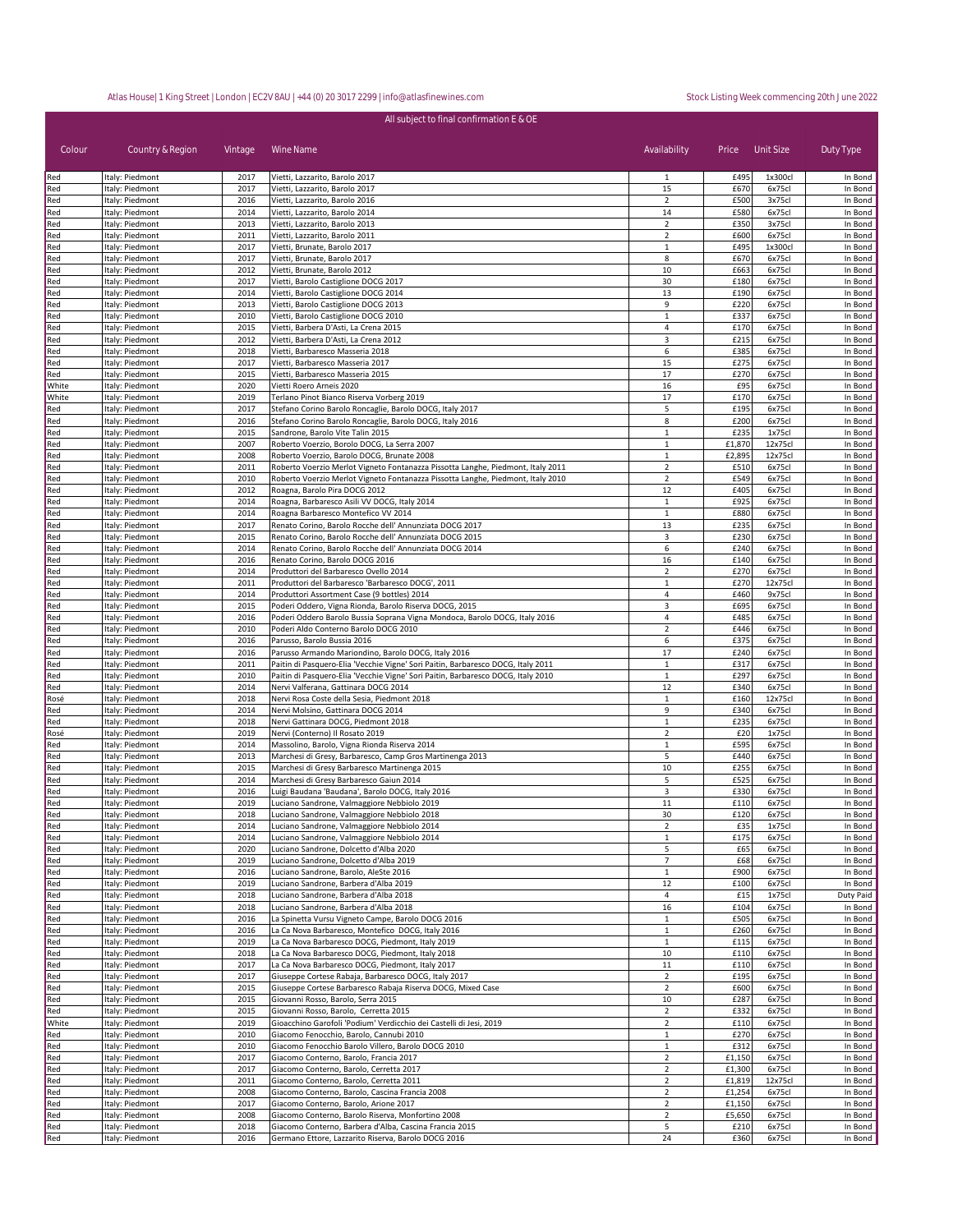## cing 20th June 2022

|            |                                    |              | All subject to final confirmation E & OE                                                           |                              |                  |                  |                    |
|------------|------------------------------------|--------------|----------------------------------------------------------------------------------------------------|------------------------------|------------------|------------------|--------------------|
|            |                                    |              |                                                                                                    |                              |                  |                  |                    |
| Colour     | Country & Region                   | Vintage      | Wine Name                                                                                          | Availability                 | Price Unit Size  |                  | Duty Type          |
| Red        | Italy: Piedmont                    | 2018         | Germano Ettore Barolo Prapo, Barolo DOCG, Italy 2018                                               | 5                            | £220             | 6x75cl           | In Bond            |
| Red        | Italy: Piedmont                    | 2004         | Gaja Langhe Sori Tildin 2004                                                                       | $\mathbf{1}$                 | £1,625           | 6x75cl           | In Bond            |
| Red        | Italy: Piedmont                    | 2015         | G.D. Vajra, Barolo, Albe 2015                                                                      | 6                            | £190             | 6x75cl           | In Bond            |
| Red        | Italy: Piedmont                    | 2014         | G.D. Vajra, Barolo, Albe 2014                                                                      | $\overline{2}$               | £185             | 6x75cl           | In Bond            |
| Red        | Italy: Piedmont                    | 2017         | G.D. Vajra Ravera, Barolo DOCG 2017                                                                | $\overline{9}$               | £295             | 6x75cl           | In Bond            |
| Red        | Italy: Piedmont                    | 2015         | G.D. Vajra Ravera, Barolo DOCG 2015                                                                | 6                            | £300             | 6x75cl           | In Bond            |
| Red        | Italy: Piedmont                    | 2014         | G.D. Vajra Ravera, Barolo DOCG 2014                                                                | 12                           | £270             | 6x75cl           | In Bond            |
| Red        | Italy: Piedmont                    | 2018         | G.D. Vajra Langhe Nebbiolo, Piedmont, Italy 2018                                                   | 6                            | £90              | 6x75cl           | In Bond            |
| Red        | Italy: Piedmont                    | 2016         | G.D. Vajra 'Coste di Rose', Barolo DOCG, Italy 2016                                                | 6                            | £275             | 6x75cl           | In Bond            |
| Red        | Italy: Piedmont                    | 2015         | G.D. Vajra Bricco delle Viole, Barolo DOCG 2015                                                    | 5                            | £340             | 6x75cl           | In Bond            |
| Red<br>Red | Italy: Piedmont<br>Italy: Piedmont | 2014<br>2013 | G.D. Vajra Bricco delle Viole, Barolo DOCG 2014<br>G.D. Vajra Bricco delle Viole, Barolo DOCG 2013 | $\mathbf{1}$<br>$\mathbf{1}$ | £325<br>£445     | 6x75cl<br>6x75cl | In Bond<br>In Bond |
| Red        | Italy: Piedmont                    | 2017         | Fratelli Alessandria Barolo San Lorenzo, Barolo DOCG, Italy 2017                                   | 3                            | £290             | 6x75cl           | In Bond            |
| Red        | Italy: Piedmont                    | 2017         | Fratelli Alessandria Barolo Monvigliero, Barolo DOCG, Italy 2017                                   | $\mathbf{1}$                 | £200             | 3x75cl           | In Bond            |
| Red        | Italy: Piedmont                    | 2017         | Fratelli Alessandria Barolo Monvigliero, Barolo DOCG, Italy 2017                                   | $\mathbf 1$                  | £425             | 6x75cl           | In Bond            |
| Red        | Italy: Piedmont                    | 2017         | Fratelli Alessandria Barolo Gramolere, Barolo DOCG, Italy 2017                                     | 3                            | £250             | 6x75cl           | In Bond            |
| Red        | Italy: Piedmont                    | 2017         | Fratelli Alessandria Barolo DOCG, 2017                                                             | 10                           | £175             | 6x75cl           | In Bond            |
| Red        | Italy: Piedmont                    | 2016         | Fratelli Alessandria Barolo DOCG, 2016                                                             | 1                            | £190             | 6x75cl           | In Bond            |
| Red        | Italy: Piedmont                    | 2015         | Francesco Rinaldi & Figli Cannubi, Barolo DOCG, Italy 2015                                         | $\overline{2}$               | £208             | 6x75cl           | In Bond            |
| Red        | Italy: Piedmont                    | 2015         | Francesco Rinaldi & Figli Brunate, Barolo DOCG, Italy 2015                                         | $\overline{2}$               | £198             | 6x75cl           | In Bond            |
| Red        | Italy: Piedmont                    | 2005         | Falletto di Bruno Giacosa, Barolo Rocche 2005                                                      | $\mathbf{1}$                 | £1,327           | 6x75cl           | In Bond            |
| Red        | Italy: Piedmont                    | 2012         | Elvio Cogno, Barolo, Ravera DOCG 2012                                                              | $\overline{2}$               | £230             | 6x75cl           | In Bond            |
| Red        | Italy: Piedmont                    | 2015         | Elio Sandri Cascina Disa 'Perno', 2015                                                             | 3                            | £250             | 6x75cl           | In Bond            |
| Red        | Italy: Piedmont                    | 2020         | Elio Sandri Cascina Disa Langhe Nebbiolo, 2020                                                     | 4                            | £165             | 6x75cl           | In Bond            |
| Red        | Italy: Piedmont                    | 2010         | Elio Grasso, Barolo, Ginestra Vigna Casa Maté 2010                                                 | $\mathbf{1}$                 | £450             | 6x75cl           | In Bond            |
| Red        | Italy: Piedmont                    | 2017         | Elio Grasso, Barolo, Ginestra Casa Maté 2017                                                       | $\overline{2}$               | £300             | 6x75cl           | In Bond            |
| Red        | Italy: Piedmont                    | 2017         | Elio Grasso Vigna Martina Barbera d'Alba, Piedmont 2017                                            | 10                           | £120             | 6x75cl           | In Bond            |
| Red        | Italy: Piedmont                    | 2017         | E. Pira e Figli, Chiara Boschis, Via Nuova, Barolo 2017                                            | 11                           | £295             | 6x75cl           | In Bond            |
| Red        | Italy: Piedmont                    | 2010         | E. Pira e Figli, Chiara Boschis, Mosconi, Barolo 2010                                              | $\mathbf{1}$                 | £376             | 6x75cl           | In Bond            |
| Red        | Italy: Piedmont                    | 2017         | E. Pira e Figli, Chiara Boschis, Cannubi, Barolo 2017                                              | 5                            | £350             | 6x75cl           | In Bond            |
| Red        | Italy: Piedmont                    | 2017         | E. Pira & Figli Chiara Boschis Mosconi, Barolo DOCG, Italy 2017                                    | 8                            | £280             | 6x75cl           | In Bond            |
| Red        | Italy: Piedmont                    | 2008         | Conterno Fantino, Barolo Vigna Gris 2008                                                           | $\mathbf{1}$                 | £646<br>£440     | 12x75cl          | In Bond            |
| Red        | Italy: Piedmont                    | 2011<br>2013 | Cavallotto, Barolo Riserva Bricco Boschis, Vigna San Guiseppe 2011                                 | $\mathsf 3$<br>$\mathbf{1}$  |                  | 6x75cl<br>6x75cl | In Bond<br>In Bond |
| Red<br>Red | Italy: Piedmont                    | 2011         | Cappellano Otin Fiorin Pie Rupestris 2013<br>Cappellano Otin Fiorin Pie Rupestris 2011             | $\mathbf{1}$                 | £1,350<br>£1,054 | 6x75cl           | In Bond            |
| Red        | Italy: Piedmont<br>Italy: Piedmont | 2012         | Cappellano Nebiolo d'Alba, Piedmont, Italy 2012                                                    | $\mathbf{1}$                 | £805             | 12x75cl          | In Bond            |
| White      | Italy: Piedmont                    | 2016         | Cantina Terlano, Terlaner Nova Domus Riserva 2016                                                  | $\overline{2}$               | £495             | 6x150cl          | In Bond            |
| Red        | Italy: Piedmont                    | 2012         | Cantina del Pino, Barbaresco Ovello 2012                                                           | $\mathbf{1}$                 | £188             | 6x75cl           | In Bond            |
| Red        | Italy: Piedmont                    | 2017         | Brovia, Barolo, Ca Mia 2017                                                                        | 9                            | £335             | 6x75cl           | In Bond            |
| Red        | Italy: Piedmont                    | 2017         | Brovia Villero, Barolo DOCG, Italy 2017                                                            | $\overline{7}$               | £335             | 6x75cl           | In Bond            |
| Red        | Italy: Piedmont                    | 2017         | Brovia Rocche di Castiglione, Barolo DOCG, Italy 2017                                              | $\overline{9}$               | £335             | 6x75cl           | In Bond            |
| Red        | Italy: Piedmont                    | 2017         | Brovia Barolo DOCG, Piedmont, Italy 2017                                                           | 9                            | £170             | 6x75cl           | In Bond            |
| Red        | Italy: Piedmont                    | 2016         | Brovia Barolo DOCG, Piedmont, Italy 2016                                                           | 20                           | £250             | 6x75cl           | In Bond            |
| Red        | Italy: Piedmont                    | 2016         | Brovia Barolo DOCG, Piedmont, Italy 2016                                                           | $\mathbf{1}$                 | £440             | 12x75cl          | In Bond            |
| Red        | Italy: Piedmont                    | 2015         | Brovia Barolo DOCG, Piedmont, Italy 2015                                                           | 11                           | £195             | 6x75cl           | In Bond            |
| Red        | Italy: Piedmont                    | 2009         | Brezza Sarmassa, Barolo DOCG, Italy, 2009                                                          | $\mathbf{1}$                 | £559             | 12x75cl          | In Bond            |
| Red        | Italy: Piedmont                    | 2016         | Azelia di Luigi Scavino Cerretta Barolo 2016                                                       | $\mathbf 1$                  | £525             | 6x75cl           | In Bond            |
| Red        | Italy: Piedmont                    | 2010         | Andrea Oberto Vigneto Brunate, Barolo DOCG, Italy, 2010                                            | $\mathbf{1}$                 | £257             | 6x75cl           | In Bond            |
| Red        | Italy: Sicily                      | 2016         | Tenuta delle Terre Nere, Calderare Sottana 2016                                                    | $\overline{2}$               | £270             | 6x75cl           | In Bond            |
| Red        | Italy: Sicily                      | 2015         | Le Vigne di Eli Moganazzi - Volta Sciara Etna Rosso, Sicily 2015                                   | $\mathbf{1}$                 | £120             | 6x75cl           | In Bond            |
| Red        | Italy: Sicily                      | 2017         | Gulfi Nerobufaleffj, Nero d'Avola Sicilia IGT, 2017                                                | $\overline{2}$               | £195             | 6x75cl           | In Bond            |
| Rosé       | Italy: Sicily                      | 2016         | Graci Etna Rosato, Sicily, Italy 2016                                                              | $\mathbf{1}$                 | £90              | 6x75cl           | In Bond            |
| Red        | Italy: Sicily                      | 2016         | Feudo Montoni 'Vrucara' Nero d'Avola Sicilia IGT, 2016                                             | $\mathbf{1}$                 | £155             | 6x75cl           | In Bond            |

| Red   | Italy: Piedmont            | 2012 | Cappellano Nebiolo d'Alba, Piedmont, Italy 2012                               | 1              | £805 | 12x75cl | In Bond   |
|-------|----------------------------|------|-------------------------------------------------------------------------------|----------------|------|---------|-----------|
| White | Italy: Piedmont            | 2016 | Cantina Terlano, Terlaner Nova Domus Riserva 2016                             | $\overline{2}$ | £495 | 6x150cl | In Bond   |
| Red   | Italy: Piedmont            | 2012 | Cantina del Pino, Barbaresco Ovello 2012                                      | $\mathbf{1}$   | £188 | 6x75cl  | In Bond   |
| Red   | Italy: Piedmont            | 2017 | Brovia, Barolo, Ca Mia 2017                                                   | 9              | £335 | 6x75cl  | In Bond   |
| Red   | Italy: Piedmont            | 2017 | Brovia Villero, Barolo DOCG, Italy 2017                                       | $\overline{7}$ | £335 | 6x75cl  | In Bond   |
| Red   | Italy: Piedmont            | 2017 | Brovia Rocche di Castiglione, Barolo DOCG, Italy 2017                         | 9              | £335 | 6x75cl  | In Bond   |
| Red   | Italy: Piedmont            | 2017 | Brovia Barolo DOCG, Piedmont, Italy 2017                                      | 9              | £170 | 6x75cl  | In Bond   |
| Red   | Italy: Piedmont            | 2016 | Brovia Barolo DOCG, Piedmont, Italy 2016                                      | 20             | £250 | 6x75cl  | In Bond   |
| Red   | Italy: Piedmont            | 2016 | Brovia Barolo DOCG, Piedmont, Italy 2016                                      | $\mathbf{1}$   | £440 | 12x75cl | In Bond   |
| Red   | Italy: Piedmont            | 2015 | Brovia Barolo DOCG, Piedmont, Italy 2015                                      | 11             | £195 | 6x75cl  | In Bond   |
| Red   | Italy: Piedmont            | 2009 | Brezza Sarmassa, Barolo DOCG, Italy, 2009                                     | $\mathbf{1}$   | £559 | 12x75cl | In Bond   |
| Red   | Italy: Piedmont            | 2016 | Azelia di Luigi Scavino Cerretta Barolo 2016                                  | $\mathbf{1}$   | £525 | 6x75cl  | In Bond   |
| Red   | Italy: Piedmont            | 2010 | Andrea Oberto Vigneto Brunate, Barolo DOCG, Italy, 2010                       | $\mathbf{1}$   | £257 | 6x75cl  | In Bond   |
| Red   | Italy: Sicily              | 2016 | Tenuta delle Terre Nere, Calderare Sottana 2016                               | $\overline{2}$ | £270 | 6x75cl  | In Bond   |
| Red   | Italy: Sicily              | 2015 | Le Vigne di Eli Moganazzi - Volta Sciara Etna Rosso, Sicily 2015              | $\mathbf{1}$   | £120 | 6x75cl  | In Bond   |
| Red   | Italy: Sicily              | 2017 | Gulfi Nerobufaleffj, Nero d'Avola Sicilia IGT, 2017                           | $\overline{2}$ | £195 | 6x75cl  | In Bond   |
| Rosé  | Italy: Sicily              | 2016 | Graci Etna Rosato, Sicily, Italy 2016                                         | 1              | £90  | 6x75cl  | In Bond   |
| Red   | Italy: Sicily              | 2016 | Feudo Montoni 'Vrucara' Nero d'Avola Sicilia IGT, 2016                        | $\mathbf{1}$   | £155 | 6x75cl  | In Bond   |
| Red   | Italy: Sicily              | 2018 | Feudo Montoni Vigna del Core Perricone Sicilia IGT, 2018                      | 4              | £100 | 6x75cl  | In Bond   |
| White | Italy: Trentino Alto Adige | 2013 | Weingut Kofererhof Sylvaner Alto Adige Valle Isarco, Trentino-Alto Adige 2013 | $\mathbf{1}$   | £130 | 6x75cl  | Duty Paid |
| White | Italy: Trentino Alto Adige | 2015 | Terlano-Kellerei Terlan 'Terlaner I Primo Grande Cuvee', 2015                 | $\overline{2}$ | £620 | 3x75cl  | In Bond   |
| Red   | Italy: Tuscany             | 2020 | Tenuta San Guido, Guidalberto, Bolgheri 2020                                  | 3              | £180 | 6x75cl  | In Bond   |
| Red   | Italy: Tuscany             | 2019 | Tenuta San Guido, Guidalberto, Bolgheri 2019                                  | 5              | £145 | 6x75cl  | In Bond   |
| Red   | Italy: Tuscany             | 2018 | Tenuta San Guido, Guidalberto, Bolgheri 2018                                  | $\overline{4}$ | £145 | 6x75cl  | In Bond   |
| Red   | Italy: Tuscany             | 2012 | San Giusto a Rentennano, Percarlo, IGT Toscana 2012                           | 13             | £455 | 6x75cl  | In Bond   |
| Red   | Italy: Tuscany             | 2016 | Salcheto Vino Nobile di Montepulciano "Salco", 2016                           | 3              | £155 | 6x75cl  | In Bond   |
| Red   | Italy: Tuscany             | 2009 | Podere Poggio Scalette, Il Carbonaione, IGT Alta Valle Della Greve 2009       | $\overline{2}$ | £193 | 6x75cl  | In Bond   |
| Red   | Italy: Tuscany             | 2010 | Petrolo, Galatrona, IGT Toscana 2010                                          | $\overline{2}$ | £60  | 1x75cl  | In Bond   |
| Red   | Italy: Tuscany             | 2010 | Petrolo, Galatrona, IGT Toscana 2010                                          | 4              | £360 | 6x75cl  | In Bond   |
| Red   | Italy: Tuscany             | 2020 | Ornellaia 'Le Volte dell'Ornellaia' Toscana IGT 2020                          | $\overline{2}$ | £90  | 6x75cl  | In Bond   |
| Red   | Italy: Tuscany             | 2019 | Ornellaia 'Le Volte dell'Ornellaia' Toscana IGT 2019                          | 5              | £90  | 6x75cl  | In Bond   |
| Red   | Italy: Tuscany             | 2016 | Mazzei Castello di Fonterutoli Mix 36 Toscana IGT, 2016                       | 14             | £265 | 6x75cl  | In Bond   |
| Red   | Italy: Tuscany             | 2019 | Mazzei Castello di Fonterutoli 'Concerto' Toscana IGT, 2019                   | 5              | £228 | 6x75cl  | In Bond   |
| Rosé  | Italy: Tuscany             | 2019 | Lodovico Antinori Campo di Sasso 'Sof' Rosato Toscana IGT, Tuscany, 2019      | $\mathbf{1}$   | £89  | 6x75cl  | In Bond   |
| Red   | Italy: Tuscany             | 2015 | Le Macchiole, Messorio IGT Toscana 2015                                       | $\mathbf{1}$   | £625 | 6x75cl  | In Bond   |
| Red   | Italy: Tuscany             | 2013 | Le Macchiole, Messorio IGT Toscana 2013                                       | $\mathbf{1}$   | £825 | 6x75cl  | In Bond   |
| Red   | Italy: Tuscany             | 2010 | La Serena Brunello di Montalcino DOCG 2010                                    | $\mathbf 1$    | £252 | 6x75cl  | In Bond   |
| Red   | Italy: Tuscany             | 2010 | La Gerla, Brunello di Montalcino 2010                                         | $\mathbf{1}$   | £238 | 6x75cl  | In Bond   |
| Red   | Italy: Tuscany             | 2012 | Isole e Olena, Cepparello 2012                                                | $\overline{2}$ | £360 | 6x75cl  | In Bond   |
| Red   | Italy: Tuscany             | 2018 | Fontodi, Chianti Classico, Gran Selezione, Vigna del Sorbo 2018               | $\overline{4}$ | £315 | 6x75cl  | In Bond   |
| Red   | Italy: Tuscany             | 2017 | Fontodi, Chianti Classico, Gran Selezione, Vigna del Sorbo 2017               | $\overline{4}$ | £250 | 6x75cl  | In Bond   |
| Red   | Italy: Tuscany             | 2013 | Fontodi, Chianti Classico, Gran Selezione, Vigna del Sorbo 2013               | $\mathbf 1$    | £340 | 6x75cl  | In Bond   |
| Red   | Italy: Tuscany             | 2016 | Fèlsina Berardenga, Chianti Classico Riserva DOCG, Rancia 2016                | 5              | £205 | 6x75cl  | In Bond   |
| Red   | Italy: Tuscany             | 2013 | Castello dei Rampolla, Sammarco, IGT Toscana 2013                             | $\overline{2}$ | £290 | 6x75cl  | In Bond   |
| Red   | Italy: Tuscany             | 2012 | Brancaia Ilatraia Maremma Toscana 2012                                        | $\mathbf{1}$   | £205 | 6x75cl  | In Bond   |
| White | Italy: Veneto              | 2020 | Pieropan, Soave Classico, Calvarino 2020                                      | 9              | £95  | 6x75cl  | In Bond   |
| White | New Zealand                | 2019 | Dog Point Chardonnay, Marlborough, New Zealand 2019                           | 11             | £115 | 6x75cl  | In Bond   |
| Red   | Portugal                   | 2001 | Quinta do Noval Nacional 2001                                                 | 5              | £391 | 1x75cl  | In Bond   |
| Red   | Portugal                   | 2018 | Quinta do Noval Douro Reserva 2018                                            | $\mathbf 1$    | £60  | 1x75cl  | In Bond   |